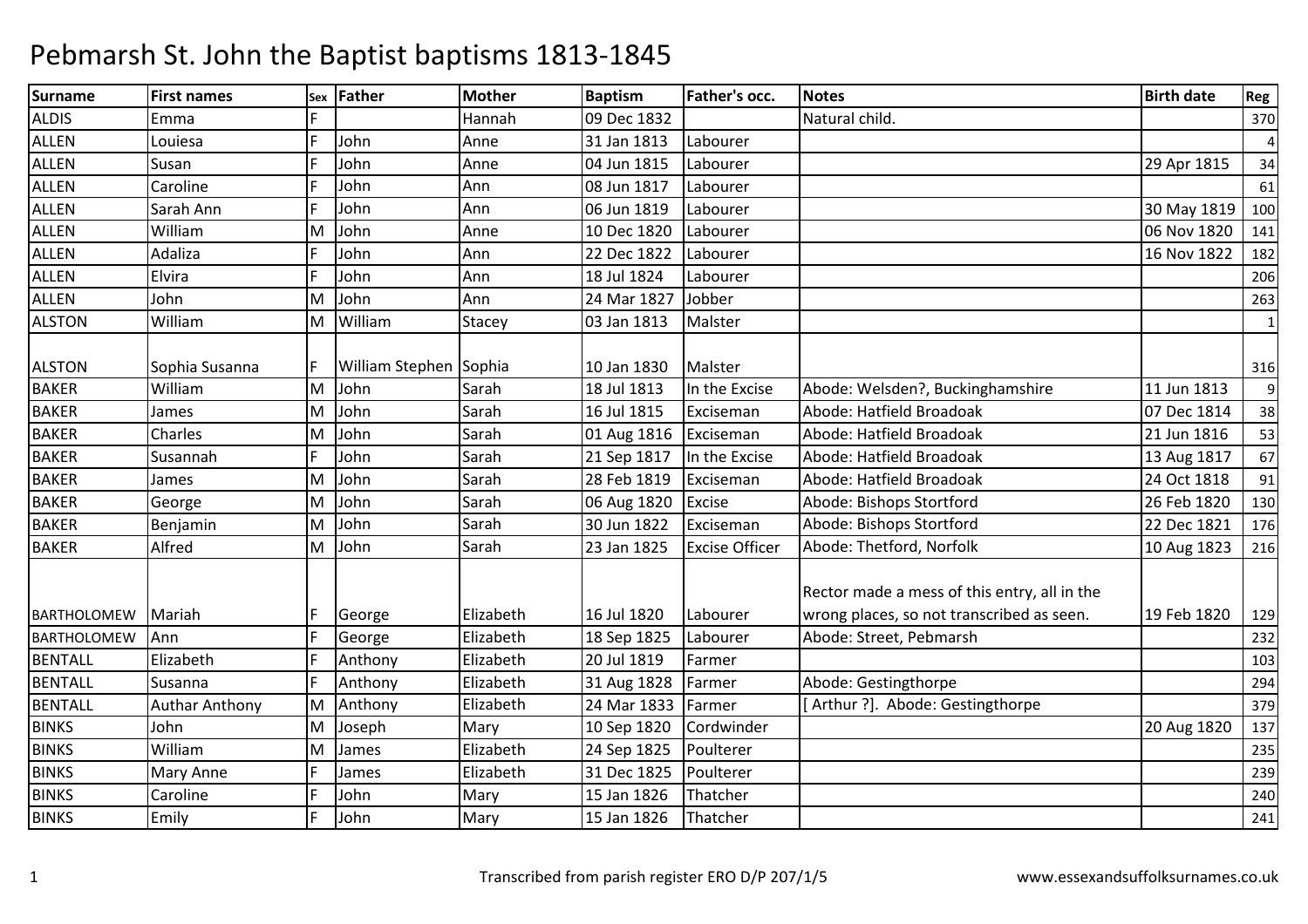| <b>Surname</b> | <b>First names</b> | Sex | <b>Father</b> | Mother    | <b>Baptism</b>        | Father's occ. | <b>Notes</b>                                  | <b>Birth date</b> | Reg            |
|----------------|--------------------|-----|---------------|-----------|-----------------------|---------------|-----------------------------------------------|-------------------|----------------|
| <b>BINKS</b>   | Ishmael            | м   | Joseph        | Mary      | 16 Aug 1835           | Shoemaker     |                                               |                   | 426            |
| <b>BINKS</b>   | Dove Susan         |     | Josiah        | Sophy     | 20 May 1838 Shoemaker |               |                                               |                   | 480            |
| <b>BINKS</b>   | Ishmael            | M   | Josiah        | Sophia    | 06 Mar 1842           | Shoemaker     |                                               |                   | 528            |
| <b>BINKS</b>   | Jane Ann           |     | Joseph        | Jane      | 21 Mar 1845           | Higler        |                                               |                   | 573            |
| <b>BINX</b>    | Mary Anne          | F.  | John          | Mary      | 13 Feb 1820           | Thatcher      |                                               | 26 Jan 1820       | 109            |
|                |                    |     |               |           |                       |               | Note in margin 'error of name of mother', see |                   |                |
| <b>BIRCH</b>   | Ann                | F.  | William       | Ann       | 08 Mar 1833           | Farmer        | record 381.                                   |                   | 378            |
|                |                    |     |               |           |                       |               | Note in margin explaining connection with     |                   |                |
|                |                    |     |               |           |                       |               | erroneous record 378, dated 21 April. [ Rhoda |                   |                |
| <b>BIRCH</b>   | Ann                |     | William       | Rhoda     | 07 Apr 1833           | Farmer        | in census ].                                  |                   | 381            |
| <b>BIRCH</b>   | Harriet            |     | William       | Rhoda     | 05 May 1834   Farmer  |               |                                               |                   | 401            |
| <b>BIRCH</b>   | Deborah            |     | William       | Rhoda     | 01 May 1836   Farmer  |               |                                               |                   | 434            |
| <b>BIRCH</b>   | William            | M   | William       | Rhoda     | 04 Feb 1838           | Farmer        |                                               |                   | 473            |
| <b>BISHOP</b>  | Sarah              |     | John          | Mary      | 12 May 1833 Labourer  |               | Adult daughter. Private ?                     |                   | 390            |
| <b>BISHOP</b>  | Elizabeth          |     | James         | Susan     | 22 May 1836 Labourer  |               |                                               |                   | 435            |
| <b>BONE</b>    | Elisha             | M   | John          | Elizabeth | 27 Mar 1814           | Marine        |                                               | 11 Feb 1814       | 18             |
| <b>BOWLES</b>  | Charles            | м   | Willm.        | Sarah     | 02 May 1813 Labourer  |               |                                               |                   | $\overline{7}$ |
| <b>BOWLES</b>  | Sarah              |     | William       | Sarah     | 23 Jul 1815           | Labourer      |                                               | 23 Jun 1815       | 39             |
| <b>BOWTELL</b> | Sarah              |     | Edward        | Jemima    | 01 Aug 1813           | Labourer      |                                               | 02 Jul 1813       | 11             |
| <b>BOWTELL</b> | Henry              | M   | Edward        | Jemima    | 19 Feb 1826           | Labourer      |                                               |                   | 244            |
| <b>BUSH</b>    | George             | M   | Edward        | Hannah    | 28 Feb 1819           | Labourer      |                                               | 01 Feb 1819       | 92             |
| <b>BUSH</b>    | William            | M   | William       | Elizabeth | 28 Feb 1819           | Labourer      |                                               | 14 Dec 1818       | 93             |
| <b>BUSH</b>    | John               | м   | John          | Hannah    | 31 Mar 1820           | Labourer      |                                               | 11 Oct 1813       | 113            |
| <b>BUSH</b>    | Hannah             |     | John          | Hannah    | 31 Mar 1820           | Labourer      |                                               | 04 May 1815       | 114            |
| <b>BUSH</b>    | Jemima             |     | John          | Hannah    | 31 Mar 1820           | Labourer      |                                               | 12 Jan 1820       | 115            |
| <b>BUSH</b>    | John               | M   | William       | Elizabeth | 16 Jul 1820           | Labourer      |                                               | 19 Jun 1820       | 128            |
| <b>BUSH</b>    | John               | M   | Edward        | Hannah    | 23 Sep 1821           | Labourer      |                                               | 27 Aug 1821       | 158            |
| <b>BUSH</b>    | Sophy              |     | John          | Hannah    | 03 Feb 1822           | Labourer      |                                               | 03 Jan 1822       | 166            |
| <b>BUSH</b>    | David              | M   | William       | Elizabeth | 07 Apr 1822           | Labourer      | Birth date unclear.                           | 10 Mar 1822       | 172            |
| <b>BUSH</b>    | Henry              | м   | John          | Hannah    | 23 May 1824 Labourer  |               |                                               |                   | 199            |
| <b>BUSH</b>    | Mary               |     | William       | Elizabeth | 15 Aug 1824           | Labourer      |                                               |                   | 208            |
| <b>BUSH</b>    | Edward             | M   | Edward        | Hannah    | 15 Aug 1824           | Labourer      |                                               |                   | 209            |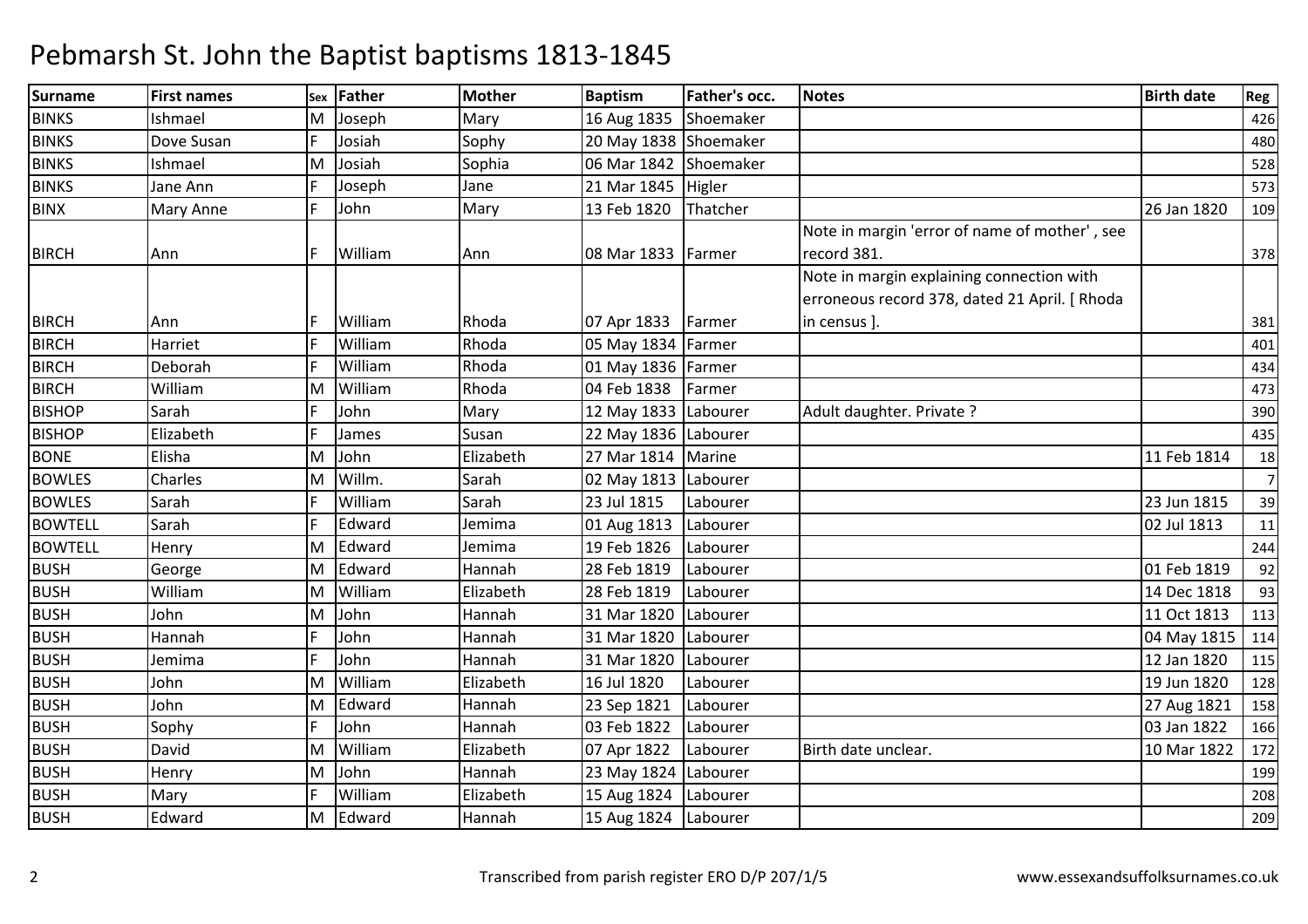| <b>Surname</b>   | <b>First names</b> | Sex | Father  | Mother       | <b>Baptism</b>         | Father's occ. | <b>Notes</b>       | <b>Birth date</b> | Reg        |
|------------------|--------------------|-----|---------|--------------|------------------------|---------------|--------------------|-------------------|------------|
| <b>BUSH</b>      | Eliza              |     | Edward  | Hannah       | 11 Feb 1827            | Labourer      |                    |                   | 261        |
| <b>BUSH</b>      | Susanna            |     | William | Elizabeth    | 24 Jun 1827            | Labourer      |                    |                   | 268        |
| <b>BUSH</b>      | Sarah              |     | John    | Hannah       | 16 Jul 1827            | Labourer      | Twin of William.   |                   | 269        |
| <b>BUSH</b>      | William            | M   | John    | Hannah       | 16 Jul 1827            | Labourer      | Twin of Sarah.     |                   | 269        |
| <b>BUSH</b>      | Sarah              |     | William | Elizabeth    | 19 Jul 1829            | Labourer      |                    |                   | 307        |
| <b>BUSH</b>      | James              | M   | Edward  | Hannah       | 13 Dec 1829            | Labourer      |                    |                   | 315        |
| <b>BUSH</b>      | Mahala             |     | William | Elizabeth    | 12 Jun 1831            | Labourer      |                    |                   | 343        |
| <b>BUSH</b>      | Charles            | M   | Edward  | Hannah       | 29 Apr 1832            | Labourer      |                    |                   | 358        |
| <b>BUSH</b>      | Barnard            | м   | William | Elizabeth    | 30 Mar 1834            | Labourer      |                    |                   | 397        |
| <b>BUSH</b>      | Eliza              |     | William | Elizabeth    | 09 Apr 1835            | Labourer      | Twin of Emma.      |                   | 420        |
| <b>BUSH</b>      | Emma               |     | William | Elizabeth    | 09 Apr 1835            | Labourer      | Twin of Eliza.     |                   | 420        |
| <b>BUSH</b>      | Emma               |     | William | Elizabeth    | 25 Jun 1837            | Labourer      |                    |                   | 458        |
| <b>BUSH</b>      | William            | M   | John    | Charlott     | 07 Feb 1841            | Labourer      |                    |                   | 516        |
| <b>BUSH</b>      | Matilda            |     | John    | Matilda      | 27 Aug 1843            | Labourer      |                    |                   | 552        |
| <b>BUTCHER</b>   | Hesther Jane       |     | Charles | Jane         | 02 May 1813   Labourer |               |                    |                   | $\sqrt{6}$ |
| <b>BUTCHER</b>   | Henry              | M   | James   | Susan        | 30 Jun 1844            | Labourer      |                    |                   | 566        |
| <b>BUTTLE</b>    | <b>Thomas</b>      | M   | Samuel  | Maria        | 17 Feb 1833            | Labourer      | Abode: Alphamstone |                   | 377        |
| <b>BUTTLE</b>    | George             | M   | Sam'l   | Maria        | 25 Jan 1835            | Labourer      | Abode: Alphamstone |                   | 413        |
| <b>BUTTLE</b>    | Walter             | M   | Samuel  | Maria        | 19 Nov 1843            | Labourer      |                    |                   | 554        |
| <b>BYFORD</b>    | Laetitia           |     | Ambrose | Laetitia     | 13 Dec 1818            | Grocer        |                    | 14 Nov 1818       | 85         |
| <b>BYFORD</b>    | Charlotte          |     | Edward  | Phoebe       | 31 Mar 1820            | Steward       |                    | 22 Dec 1816       | 111        |
| <b>BYFORD</b>    | Sarah              |     | Edward  | Phoebe       | 31 Mar 1820            | Steward       |                    | 03 Oct 1818       | 112        |
| <b>BYFORD</b>    | Benjamen           | M   | Edward  | Phoebe       | 03 Dec 1820            | Labourer      |                    | 02 Oct 1820       | 140        |
| <b>BYFORD</b>    | Jane               |     | Ambrose | Letitia      | 07 Jan 1821            | Shopkeeper    |                    | 07 May 1820       | 142        |
| <b>BYFORD</b>    | Isabella           |     | Ambrose | Laetitia     | 24 Aug 1821            | Grocer        |                    | 22 May 1821       | 154        |
| <b>BYFORD</b>    | Eli                | M   | Edward  | Phoebe       | 22 Aug 1824 Labourer   |               |                    |                   | 210        |
| <b>BYFORD</b>    | Abram              | M   | Edward  | Phoebe       | 18 May 1828 Bailiff    |               |                    |                   | 286        |
| <b>CANT</b>      | John William       | М   | James   | <b>Hetty</b> | 08 Aug 1813 Carpenter  |               |                    | 11 Jul 1813       | 12         |
| <b>CANT</b>      | James Potter       | М   | James   | Hetty        | 03 May 1818 Carpenter  |               |                    | 18 Mar 1818       | 76         |
| <b>CARPENTER</b> | William Hyam       | M   | John    | Harriet      | 07 Jun 1830            | Labourer      | Private ?          |                   | 324        |
| <b>CARPENTER</b> | Elizabeth          |     | John    | Harriet      | 12 Jun 1831            | Labourer      |                    |                   | 342        |
| <b>CARPENTER</b> | William            | M   | John    | Harriet      | 08 Jun 1834            | Labourer      |                    |                   | 403        |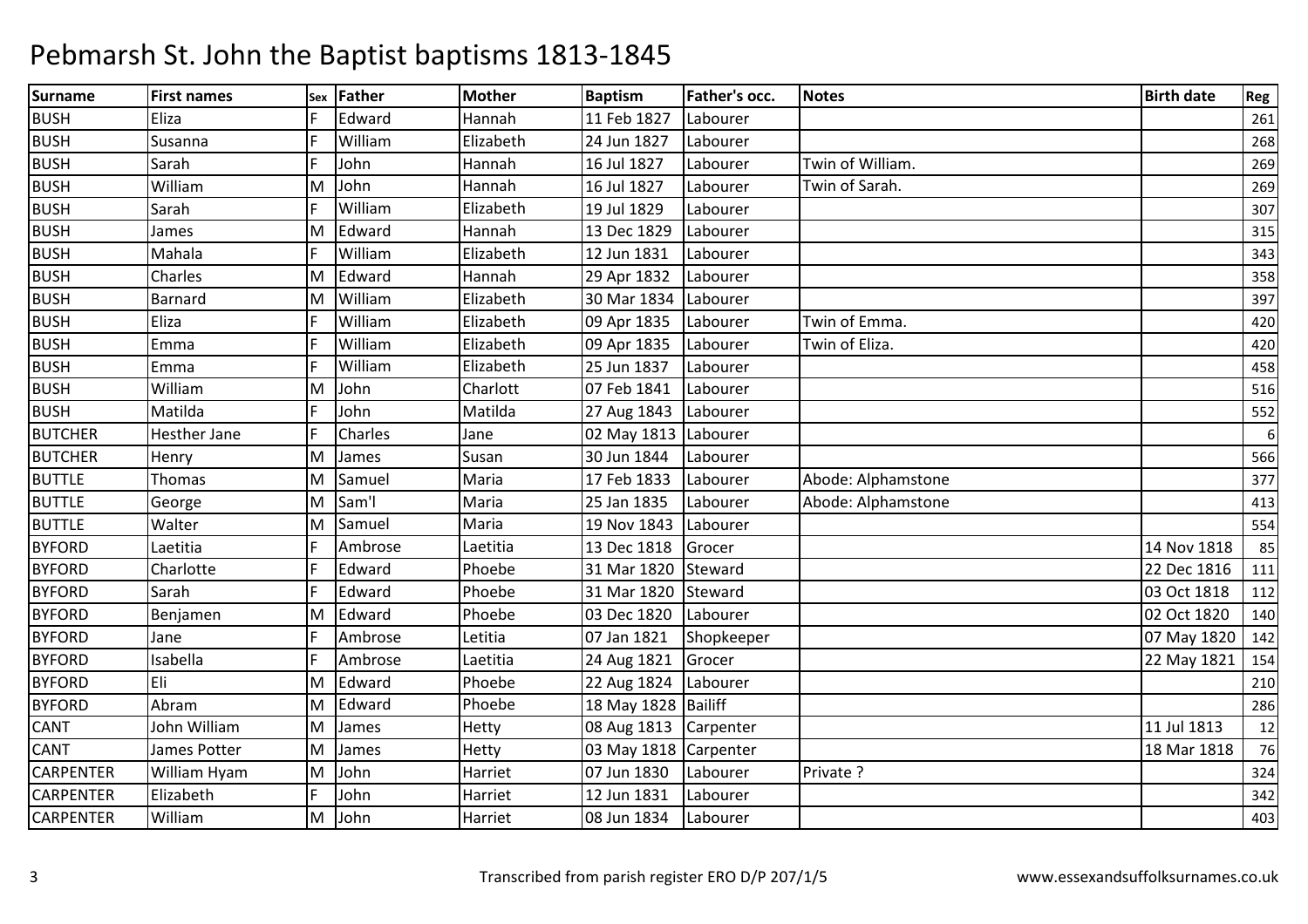| <b>Surname</b>     | <b>First names</b>   | Sex | <b>Father</b> | <b>Mother</b>    | <b>Baptism</b>        | Father's occ. | <b>Notes</b>                                  | <b>Birth date</b> | Reg |
|--------------------|----------------------|-----|---------------|------------------|-----------------------|---------------|-----------------------------------------------|-------------------|-----|
| <b>CARPENTER</b>   | <b>Stephen James</b> | М   | John          | Harriet          | 03 Jul 1836           | Labourer      |                                               |                   | 440 |
| <b>CARPENTER</b>   | Eliza                |     | William       | <b>Mary Anne</b> | 01 Jan 1837           | Labourer      |                                               |                   | 447 |
| <b>CARPENTER</b>   | George Frederic      | M   | John          | Harriett         | 07 Jun 1840           | Labourer      |                                               |                   | 507 |
| <b>CARPENTER</b>   | Frederick            | M   | John          | Harriet          | 21 May 1843           | Labourer      |                                               |                   | 542 |
| <b>CARPENTER</b>   | Harriett             |     | John          | Harriett         | 20 Apr 1845           | Labourer      |                                               |                   | 574 |
| <b>CARTER</b>      | William              | M   |               | Mary Ann         | 20 Mar 1825           |               | Natural child.                                |                   | 220 |
| <b>CHANDLER</b>    | George               | М   | Edward        | Sarah            | 08 Jan 1828           | Labourer      | Private.                                      |                   | 278 |
| <b>CHANDLER</b>    | Hester               |     | Edw'd         | Sarah            | 02 Dec 1832           | Labourer      |                                               |                   | 368 |
| <b>CHANDLER</b>    | Joseph               | M   | Edward        | Sarah            | 11 Jan 1835           | Labourer      |                                               |                   | 412 |
| <b>CHANDLER</b>    | Sarah                |     | Edward        | Sarah            | 13 Nov 1836           | Labourer      |                                               |                   | 442 |
| <b>CHANDLER</b>    | William              | M   | Edward        | Sarah            | 18 Feb 1844           | Labourer      |                                               |                   | 557 |
| <b>CHARINGTON</b>  | William              | M   | William       | Sarah            |                       | Carpenter     | Date of baptism is omitted but may be 22 Feb. | 25 Jan 1818       | 72  |
| <b>CHARINGTON</b>  | Marinda              |     | William       | Sarah            | 16 Dec 1827           | Carpenter     | See Marina in burials 1841].                  |                   | 276 |
| <b>CHARINGTON</b>  | Elijah               | M   | William       | Sarah            | 05 Jun 1836           | Carpenter     |                                               |                   | 436 |
| <b>CHARRINGTON</b> | Mary Anne            |     | William       | Sarah            |                       | Carpenter     | Baptism omitted, probably late May.           | 07 May 1820       | 123 |
| <b>CHARRINGTON</b> | James                | M   | William       | Sarah            | 23 May 1824 Carpenter |               |                                               |                   | 200 |
| <b>CHARRINGTON</b> | Mahala               |     | William       | Sarah            | 21 Oct 1832           | Carpenter     |                                               |                   | 362 |
| <b>CLAMPIN</b>     | Sarah Ann            |     | Joseph        | Sarah            | 22 Jan 1832           | Labourer      |                                               |                   | 354 |
| <b>CLAMPIN</b>     | Joseph               | M   | Joseph        | Sarah            | 19 Oct 1834           | Labourer      |                                               |                   | 406 |
| <b>CLARK</b>       | William Isaac        | M   | Stephen       | Ann Roseman      | 25 Jul 1830           | Tailor        |                                               |                   | 327 |
| <b>CLARK</b>       | Samuel Sidey         |     | M Stephen     | Ann Rosamund     | 28 Apr 1833           | Tailor        |                                               |                   | 388 |
| <b>CLARK</b>       | Samuel Sidey         |     | M Stephen     | Ann Rosamond     | 28 Feb 1836           | Tailor        |                                               |                   | 432 |
| <b>CLARKE</b>      | John                 |     | M Stephen     | Ann Rosemond     | 30 Jul 1826           | Taylor        |                                               |                   | 252 |
| <b>CLARKE</b>      | William Isaac        |     | M Stephen     | Ann Rosamond     | 22 Mar 1829           | <b>Tailor</b> |                                               |                   | 303 |
| <b>CLARKE</b>      | David                | M   | Stephen       | Ann Rosamond     | 11 Nov 1838 Tailor    |               |                                               |                   | 486 |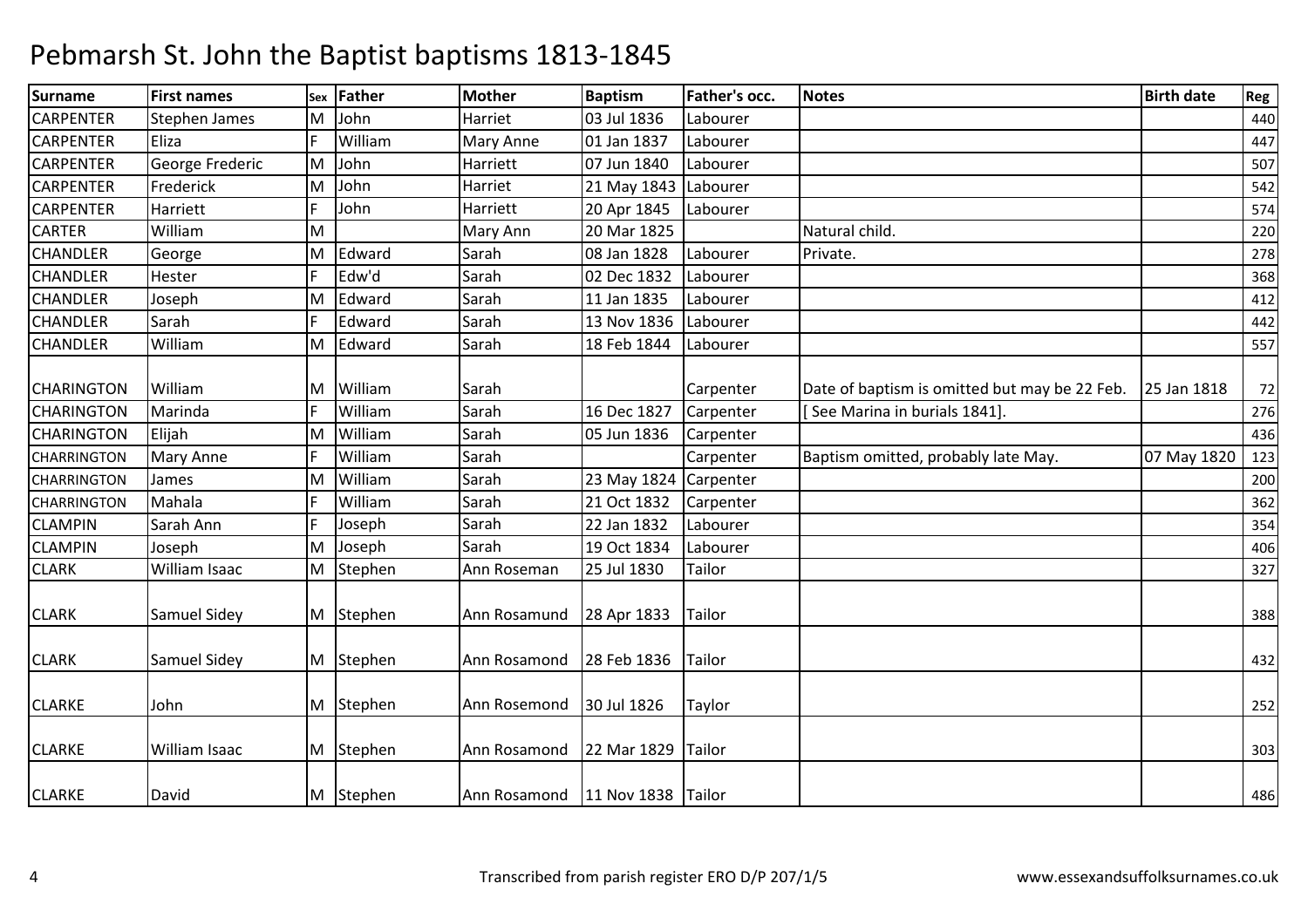| <b>Surname</b>   | <b>First names</b>    | Sex | Father   | Mother                            | <b>Baptism</b> | Father's occ. | <b>Notes</b>       | <b>Birth date</b> | Reg            |
|------------------|-----------------------|-----|----------|-----------------------------------|----------------|---------------|--------------------|-------------------|----------------|
|                  |                       |     |          |                                   |                |               |                    |                   |                |
| <b>CLARKE</b>    | Anne Rosamond         |     | Stephen  | Anne Rosamond 23 Nov 1840         |                | Tailor        |                    |                   | 511            |
| <b>COLE</b>      | William               | M   | Aaron    | Charlotte                         | 07 Oct 1821    | Labourer      |                    | 10 Sep 1821       | 160            |
| <b>COLLINS</b>   | William               | M   | Thomas   | Martha                            | 09 Nov 1817    | Labourer      |                    | 24 Sep 1817       | 68             |
|                  |                       |     |          | Hannah                            |                |               |                    |                   |                |
| <b>COLLIS</b>    | John                  |     | M Samuel | Susannah                          | 01 Apr 1827    | Farmer        |                    | 24 Jan 1827       | 264            |
|                  |                       |     |          |                                   |                |               |                    |                   |                |
| <b>COLLIS</b>    | Benjamin Granger      |     | M Samuel | Hannah Susanna 16 Mar 1828 Farmer |                |               |                    | 13 Feb 1828       | 280            |
| <b>COLLIS</b>    | Hannah Susanna        | F.  | Samuel   | Hannah Susanna 14 Jun 1829        |                | Farmer        |                    | 13 May 1829       | 306            |
|                  |                       |     |          |                                   |                |               |                    |                   |                |
| <b>COLLIS</b>    | <b>Mary Bentall</b>   | F.  | Samuel   | Hannah Susanna 15 Aug 1830        |                | Farmer        |                    | 15 Jul 1830       | 330            |
|                  |                       |     |          |                                   |                |               |                    |                   |                |
| <b>COLLIS</b>    | <b>Auther Bentall</b> | M   | Sam'l    | Hannah Susanna 11 Dec 1834        |                | Farmer        | [Arthur ?].        | 21 Nov 1834       | 409            |
| <b>CONSTABLE</b> | Daniel                | M   | Hugh     | Catharine                         | 10 Jan 1813    | Labourer      |                    |                   | $\overline{2}$ |
| <b>CONSTABLE</b> | Abraham               | M   | Abrah.   | Ann                               | 18 Aug 1816    | Labourer      | Abode: Alphamstone | 17 Jul 1816       | 55             |
| <b>COOPER</b>    | Susanna               |     | Thomas   | Sarah                             | 19 Nov 1820    | Labourer      |                    | 28 Oct 1820       | 139            |
| <b>COOPER</b>    | Mary Ann              |     | Thomas   | Sarah                             | 16 Feb 1823    | Labourer      |                    | 07 Jan 1823       | 184            |
| <b>COUSINS</b>   | Mary Ann              |     | George   | Frances Ann                       | 29 Mar 1818    | Labourer      |                    | 07 Mar 1818       | 74             |
| <b>CREFFIELD</b> | <b>Ralph Rowling</b>  | М   | John     | Sophy                             | 01 Oct 1826    | Victualler    |                    |                   | 256            |
| <b>CREFFIELD</b> | Hannah                |     | John     | Sophy                             | 14 Sep 1828    | Publican      |                    |                   | 297            |
| <b>CREFFIELD</b> | John                  | М   | John     | Sophia                            | 09 Feb 1832    | Farmer        | Private?           |                   | 355            |
| <b>CREFFIELD</b> | Charlotte             |     | Thomas   | Charlotte                         | 26 Jun 1836    | Farmer        |                    |                   | 439            |
| <b>CREFFIELD</b> | <b>Thomas</b>         | М   | Thomas   | Charlotte                         | 03 Mar 1839    | Malster       |                    |                   | 487            |
| <b>CREFFIELD</b> | Jemima                |     | Thomas   | Jemima                            | 08 Oct 1843    | Policeman.    | Abode: Stebbing    |                   | 553            |
| <b>CREFFIELD</b> | John                  | М   | Thomas   | Charlotte                         | 05 May 1844    | Farmer        |                    |                   | 562            |
| <b>CROSSBY</b>   | Sarah                 |     | Daniel   | Maria                             | 23 Jan 1825    | Labourer      |                    |                   | 217            |
| <b>CROSSBY</b>   | William               | М   | Daniel   | Maria                             | 01 Apr 1827    | Labourer      |                    |                   | 265            |
| <b>CROSSBY</b>   | Sarah                 |     | Daniel   | Maria                             | 11 Oct 1829    | Labourer      |                    |                   | 312            |
| <b>CROSSBY</b>   | John                  | M   | Daniel   | Maria                             | 02 Dec 1832    | Labourer      |                    |                   | 366            |
| <b>CROSSBY</b>   | George                | м   | Daniel   | Maria                             | 02 Dec 1832    | Labourer      |                    |                   | 367            |
| <b>CROSSLY</b>   | Mary                  |     |          | Mary                              | 22 Aug 1819    |               | Base born.         | 28 Jul 1819       | 105            |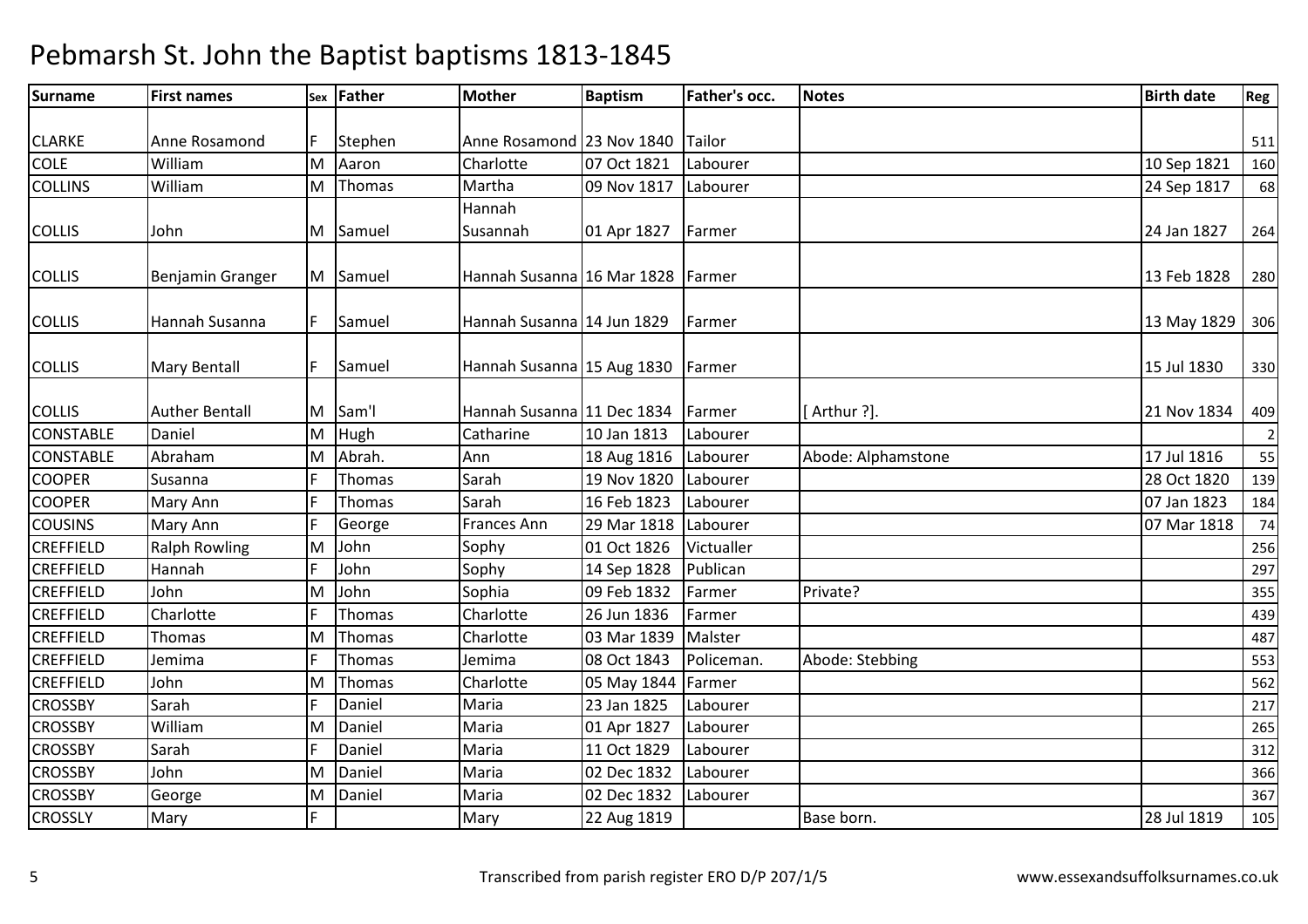| <b>Surname</b> | <b>First names</b> | Sex | Father  | <b>Mother</b> | <b>Baptism</b>       | Father's occ. | <b>Notes</b>               | <b>Birth date</b> | Reg            |
|----------------|--------------------|-----|---------|---------------|----------------------|---------------|----------------------------|-------------------|----------------|
| <b>CURTIS</b>  | Susanna            |     | Edward  | Keziar        | 30 Jun 1844          | Labourer      |                            |                   | 567            |
| <b>DEAL</b>    | Sophia             |     | William | Elizabeth     | 17 Jun 1821          | Labourer      |                            | 25 Jan 1821       | 150            |
| <b>DEAL</b>    | Sarah              |     | William | Elizabeth     | 17 Aug 1828          | Labourer      |                            |                   | 292            |
| <b>DEEKS</b>   | Mary               |     | Samuel  | Mary          | 24 Jan 1813          | Labourer      |                            |                   | $\overline{3}$ |
| <b>DEEKS</b>   | Hannah             |     | Samuel  | Mary          | 21 Aug 1814          | Labourer      |                            |                   | 24             |
| <b>DEEKS</b>   | William            | M   | John    | Louisa        | 26 Mar 1833          | Labourer      |                            |                   | 380            |
| <b>DEEL</b>    | William            | M   | William | Elizabeth     | 16 Sep 1817          | Labourer      |                            | 10 Aug 1817       | 66             |
| <b>DIGBY</b>   | Robert             | M   | James   | Elizabeth     | 11 Jun 1837          | <b>Baker</b>  |                            |                   | 455            |
| <b>DIXEY</b>   | Sarah              |     | Willm.  | Sarah         | 07 Oct 1821          | Labourer      |                            | 26 Apr 1821       | 161            |
| <b>DIXEY</b>   | George             | M   | William | Sarah         | 18 May 1823 Labourer |               |                            | 23 Mar 1823       | 187            |
| <b>DIXEY</b>   | Mary               |     | William | Sarah         | 18 Jun 1826          | Thatcher      |                            |                   | 251            |
| <b>DIXEY</b>   | Elizabeth          |     | William | Sarah         | 16 Aug 1829          | Labourer      |                            |                   | 310            |
| <b>DIXEY</b>   | Elizabeth          |     | William | Sarah         | 16 Oct 1831          | Thatcher      |                            |                   | 348            |
| <b>DIXEY</b>   | Adelaide           |     | William | Sarah         | 29 Sep 1833          | Thatcher      |                            |                   | 395            |
| <b>DIXEY</b>   | William            | м   | William | Sarah         | 13 Nov 1836          | Thatcher      |                            |                   | 444            |
| <b>DIXSEY</b>  | John               | M   | William | Sarah         | 30 May 1819 Labourer |               |                            |                   | 99             |
| <b>DOWNES</b>  | Susanna            |     | Joseph  | Elizabeth     | 03 Jul 1831          | Labourer      |                            |                   | 344            |
| <b>DOWNES</b>  | George             | M   | Joseph  | Elizabeth     | 09 Aug 1835          | Labourer      |                            |                   | 424            |
| <b>DOWNES</b>  | Elizabeth          |     | Joseph  | Elizabeth     | 18 Feb 1837          | Labourer      |                            |                   | 448            |
| <b>DOWNES</b>  | Rebecca            |     | William | Rebecca       | 12 Mar 1837          | Labourer      |                            |                   | 450            |
| <b>DOWNES</b>  | Robert             | М   | Joseph  | Elizabeth     | 10 May 1840 Labourer |               |                            |                   | 503            |
| <b>DOWNES</b>  | William            | M   | James   | Mary          | 11 May 1845 Labourer |               |                            |                   | 578            |
| <b>DOWNES</b>  | Louisa             |     | James   | Mary          | 11 May 1845 Labourer |               | '3 years old next June'.   |                   | 579            |
| <b>DOWNS</b>   | James              | M   | William | Elizabeth     | 22 May 1814 Labourer |               |                            | 23 Apr 1814       | 19             |
| <b>DOWNS</b>   | Mary Ann           |     | William | Elizabeth     | 20 Apr 1816          | Labourer      |                            | 25 Mar 1816       | 48             |
| <b>DOWNS</b>   | Elizabeth          |     | Willm.  | Elizabeth     | 26 Apr 1818          | Labourer      |                            | 29 Mar 1818       | 75             |
| <b>DOWNS</b>   | John Baard         | M   | Joseph  | Elisath       | * Apr 1820           | Labourer      | [For Beard ?].             | 10 Mar 1820       | 120            |
| <b>DOWNS</b>   | Louisa             |     | William | Elizabeth     | 18 Mar 1821          | Labourer      |                            | 17 Feb 1821       | 146            |
| <b>DOWNS</b>   | William            | М   | Joseph  | Elizabeth     | 16 Mar 1823          | Labourer      |                            | 10 Jul 1822       | 185            |
| <b>DOWNS</b>   | Rachael            |     | William | Elizabeth     | 14 Mar 1824          | Labourer      |                            |                   | 198            |
| <b>DOWNS</b>   | Mary               |     | Joseph  | Elizabeth     | 15 May 1825 Labourer |               | Abode: Old Angel, Pebmarsh |                   | 223            |
| <b>DOWNS</b>   | Eliza              |     | William | Elizabeth     | 22 Apr 1828          | Labourer      |                            |                   | 285            |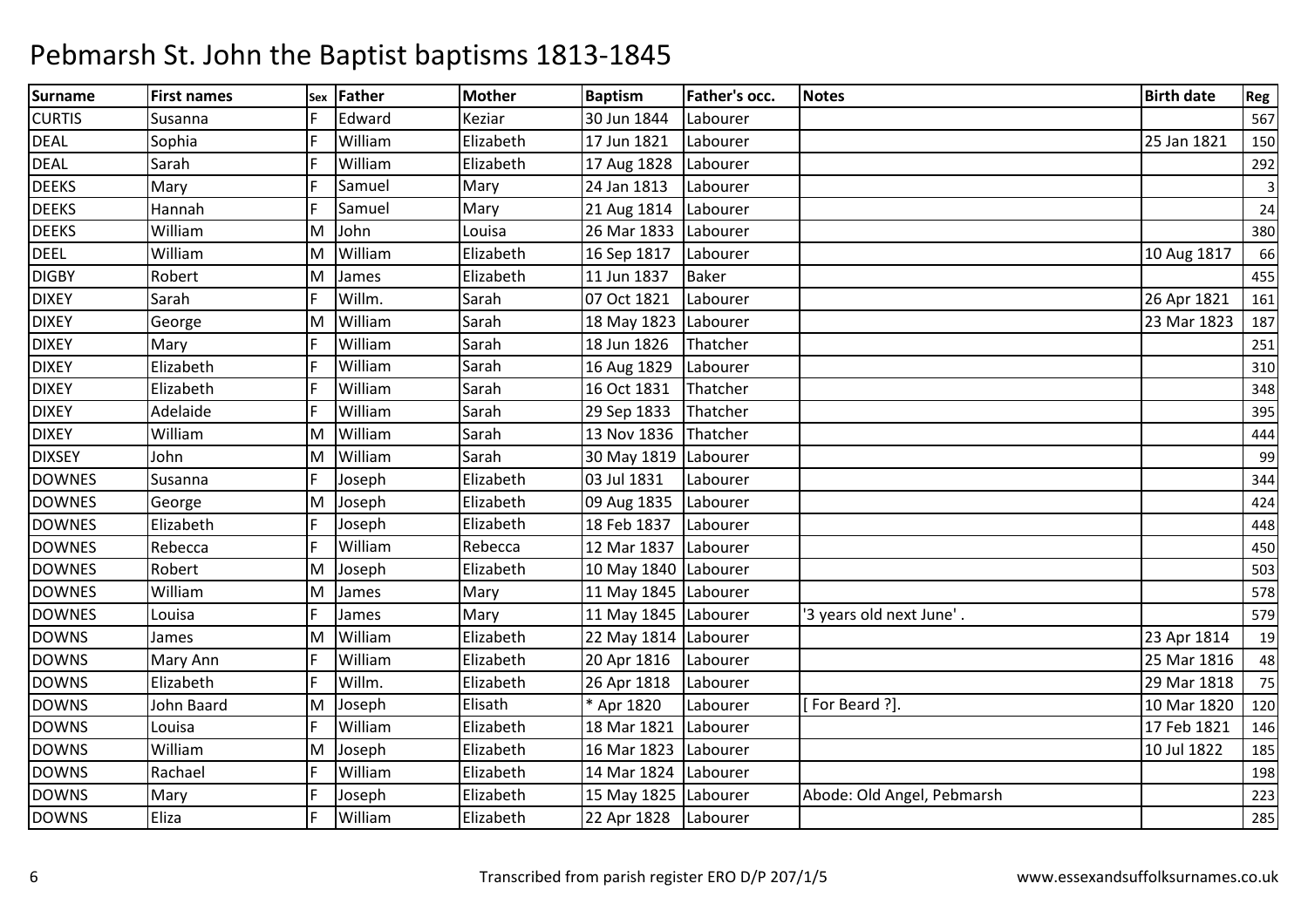| <b>Surname</b>  | <b>First names</b>   | Sex | <b>Father</b> | <b>Mother</b> | <b>Baptism</b>         | Father's occ.   | <b>Notes</b>               | <b>Birth date</b> | Reg |
|-----------------|----------------------|-----|---------------|---------------|------------------------|-----------------|----------------------------|-------------------|-----|
| <b>DOWNS</b>    | Joseph               | M   | Joseph        | Elizabeth     | 31 Aug 1828            | Labourer        |                            |                   | 295 |
| <b>DOWNS</b>    | Charles              | M   | Joseph        | Elizabeth     | 02 Jun 1833            | Labourer        |                            |                   | 392 |
| <b>DRAPER</b>   | Joseph               | м   | Joseph        | Lucy          | 31 Mar 1816            | Labourer        |                            | 29 Feb 1816       | 46  |
| <b>DUNCOM</b>   | Harriet              |     | William       | Sarah         | 04 Jun 1843            | Labourer        | For Duncombe 1             |                   | 545 |
| <b>DUNCOMBE</b> | Chas. Jeremiah       | м   | William       | Sarah         | 09 Mar 1845            | Labourer        |                            |                   | 572 |
| <b>EADY</b>     | Charlotte            |     | William       | Eliza         | 07 Apr 1833            | Labourer        |                            |                   | 382 |
| <b>EADY</b>     | Alfred               | M   | William       | Eliza         | 22 Jun 1845            | Labourer        |                            |                   | 581 |
| <b>EDEY</b>     | Charles              | M   | William       | Eliza         | 15 May 1831 Labourer   |                 |                            |                   | 341 |
| <b>ELDRED</b>   | William              | м   | William       | Mary          | 02 Jan 1814            | Blacksmyth      |                            |                   | 13  |
| <b>ELDRED</b>   | John                 | M   | William       | Mary          | 31 Mar 1816 Blacksmyth |                 |                            | 20 Feb 1816       | 45  |
| <b>ELDRED</b>   | James                | M   | William       | Mary          | 29 Mar 1818            | Blacksmith      |                            | 05 Feb 1818       | 73  |
| <b>ELDRED</b>   | Susan                |     | Emanuel       | Susan         | 31 Mar 1820            | Tailor          |                            | 09 Jun 1808       | 116 |
| <b>ELDRED</b>   | Frances              |     | Emanuel       | Susan         | 31 Mar 1820            | Tailor          |                            | 09 Mar 1811       | 117 |
| <b>ELDRED</b>   | Jabez                | M   | Emanuel       | Susan         | 31 Mar 1820            | Tailor          |                            | 27 Aug 1815       | 118 |
| <b>ELDRED</b>   | Emanuel              | м   | Emanuel       | Susan         | 31 Mar 1820            | Tailor          |                            | 07 Aug 1812       | 119 |
| <b>ELDRED</b>   | Samuel               | M   | William       | Mary          | 09 Jul 1820            | Blacksmith      |                            | 15 Jan 1820       | 127 |
| <b>ELDRED</b>   | Mary Ann             |     | Ezra          | Mary          | 03 Sep 1820            | Labourer        |                            | 21 Jun 1820       | 135 |
| <b>ELDRED</b>   | Rebecca              |     | Willm.        | Mary          | 10 Oct 1821            | <b>Clerk</b>    |                            | 29 Jul 1821       | 162 |
| <b>ELDRED</b>   | Rebecca              |     | William       | Mary          | 27 Oct 1822            | <b>Clerk</b>    |                            | 16 Aug 1822       | 181 |
| <b>ELDRED</b>   | John                 | M   | Ezra          | Mary          | 01 Jun 1823            | Labourer        |                            | 06 Apr 1823       | 189 |
| <b>ELDRED</b>   | Joseph               | M   | William       | Mary          | 08 Feb 1824            | Clerk           |                            | 09 Jan 1824       | 194 |
|                 |                      |     |               |               |                        | C.Clerk &       |                            |                   |     |
| <b>ELDRED</b>   | Sarah                |     | William       | Mary          | 21 Aug 1825            | Blacksmith      | Abode: Street, Pebmarsh    |                   | 231 |
| <b>ELDRED</b>   | Emmanuel             | M   | Ezra          | Mary          | 18 Sep 1825            | Labourer        | Abode: Cross End, Pebmarsh |                   | 234 |
| <b>ELDRED</b>   | Sarah                |     | William       | Mary          | 17 Sep 1826            | Blacksmith      |                            |                   | 253 |
| <b>ELDRED</b>   | Joseph               | M   | Ezra          | Mary          | 11 May 1828   Labourer |                 |                            |                   | 284 |
| <b>ELDRED</b>   | Rebecca              |     | William       | Mary          | 05 Oct 1828            | <b>Blksmith</b> | Private?                   |                   | 299 |
| <b>ELDRED</b>   | Ezekiel              | м   | William       | Mary          | 30 Sep 1829            | Blacksmith      | Private?                   |                   | 311 |
| <b>ELDRED</b>   | Ephraim              | м   | William       | Mary          | 15 Nov 1830            | <b>Blksmith</b> |                            |                   | 332 |
| <b>ELDRED</b>   | Kesia                |     | William       | Mary          | 22 Oct 1831            | Blacksmith      |                            |                   | 349 |
| <b>ELDRED</b>   | Sarah                |     | Ezra          | Mary          | 01 Jan 1832            | Labourer        |                            |                   | 353 |
| <b>ELDRED</b>   | <b>Tyrell Baring</b> | М   | William       | Mary          | 10 Feb 1833            | Labourer        |                            |                   | 376 |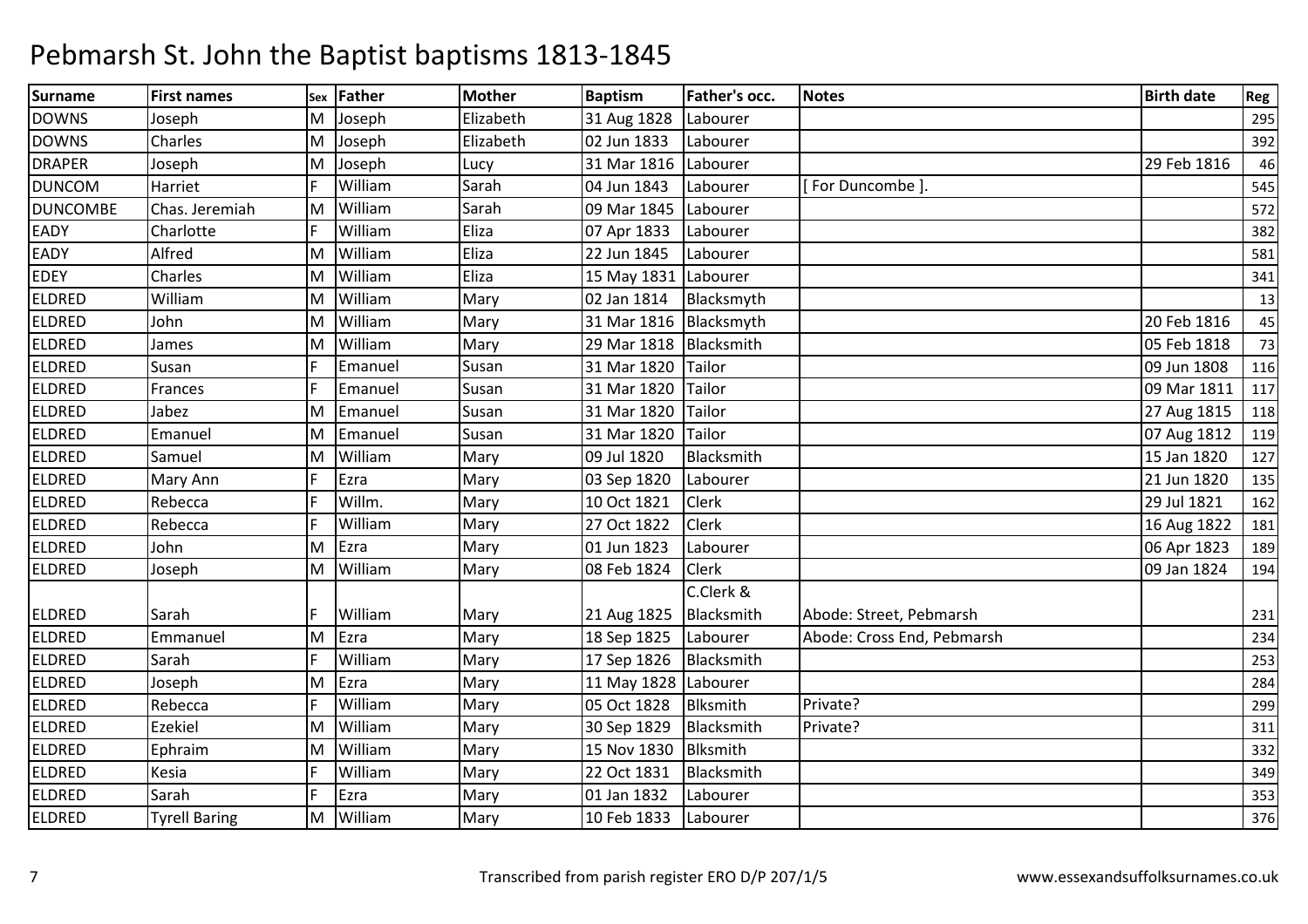| <b>Surname</b>  | <b>First names</b> | Sex | <b>Father</b> | <b>Mother</b>         | <b>Baptism</b>         | Father's occ. | <b>Notes</b>                               | <b>Birth date</b> | Reg |
|-----------------|--------------------|-----|---------------|-----------------------|------------------------|---------------|--------------------------------------------|-------------------|-----|
| <b>ELDRED</b>   | Susan              |     | Ezra          | Mary                  | 01 Jun 1834            | Labourer      |                                            |                   | 402 |
| <b>ELDRED</b>   | Anne               |     | William       | Anne                  | 15 Nov 1835            | Blacksmith    |                                            |                   | 429 |
| <b>ELDRED</b>   | Mary               |     | William       | Anne                  | 14 May 1837            | Blacksmith    |                                            |                   | 453 |
| <b>ELDRED</b>   | Ezra               | M   | Ezra          | Mary                  | 17 Sep 1837            | Labourer      |                                            |                   | 464 |
| <b>ELDRED</b>   | William            | м   | William       | Hannah                | 25 Mar 1840            | Blacksmith    |                                            |                   | 500 |
| <b>ELDRED</b>   | Sarah              |     | James         | Mary                  | 09 Aug 1842            | Labourer      |                                            |                   | 535 |
| <b>ELDRED</b>   | Sarah              |     | James         | Mary                  | 25 Dec 1842            | Labourer      |                                            |                   | 539 |
| <b>ELDRED</b>   | Jane               |     | James         | Mary                  | 12 Jan 1845            | Labourer      |                                            |                   | 571 |
| <b>FARROW</b>   | Henry              | М   | Henry         | Sarah                 | 24 Oct 1815            | Farmer        |                                            | 22 Jul 1815       | 42  |
| <b>FARROW</b>   | William            | M   | Henry         | Harriet               | 17 Mar 1844            | Farmer        |                                            |                   | 560 |
| <b>FENNER</b>   | George             | M   | Richard       | Martha                | 30 May 1813 Labourer   |               |                                            |                   | 8   |
| FENNER          | James              | M   | Richard       | Martha                | 05 May 1816 Labourer   |               |                                            | 03 Apr 1816       | 49  |
| <b>FENNER</b>   | Jacob              | М   | Richard       | Martha                | 31 May 1818   Labourer |               |                                            | 15 May 1818       | 80  |
| <b>FENNER</b>   | Mary Anne          |     | Richard       | Martha                | 07 Oct 1821            | Labourer      |                                            | 09 Sep 1821       | 159 |
| <b>FENNER</b>   | David              | М   | Richard       | Martha                | 16 Aug 1824            | Labourer      |                                            |                   | 207 |
| <b>FENNER</b>   | Phoebe             |     | Richard       | Martha                | 07 Oct 1827            | Labourer      |                                            |                   | 271 |
| <b>FENNER</b>   | Emma               |     | John          | Jane                  | 04 Mar 1838            | Labourer      |                                            |                   | 477 |
| <b>FENNER</b>   | Elizabeth          |     | John          | Jane                  | 18 Oct 1840            | Labourer      |                                            |                   | 510 |
| <b>FENNER</b>   | Mary-Ann           |     | John          | Jane                  | 09 Jul 1843            | Labourer      |                                            |                   | 546 |
| <b>FENNING</b>  | John               | M   | John          | Mary Ann              | 25 Feb 1821            | Labourer      |                                            | 28 Dec 1820       | 144 |
|                 |                    |     |               |                       |                        |               |                                            |                   |     |
| <b>FENTON</b>   | Harriett           |     | John Cook     | <b>Frances Flower</b> | 04 May 1815 Grocer     |               |                                            | 13 Jan 1815       | 33  |
| <b>FISHER</b>   | James              | M   | Joseph        | Susan                 | 11 Sep 1821            | Labourer      |                                            | 19 Aug 1821       | 156 |
| <b>FISHER</b>   | George             | М   | Joseph        | Susan                 | 29 Apr 1827            | Labourer      |                                            |                   | 266 |
| <b>FISHER</b>   | Mary Camplin       |     | James         | Mary                  | 23 Dec 1832            | Shoemaker     |                                            |                   | 373 |
| <b>FISHER</b>   | John               | M   | Joseph        | Susan                 | 20 Apr 1834            | Labourer      |                                            |                   | 400 |
|                 | <b>Walter Luke</b> |     |               |                       |                        |               |                                            |                   |     |
| <b>FOSPIKE</b>  | Stephenson         | M   | Mark          | Rachael               | 23 Apr 1831            | Publican      | Private? [For Fosdike ?].                  |                   | 340 |
| <b>FRANKLIN</b> | William            | M   | James         | Mary                  | 02 Jul 1815            | Labourer      |                                            | 21 May 1815       | 37  |
| <b>FRANKLIN</b> | Abraham            | M   | James         | Mary                  | 23 Mar 1817            | Labourer      | Originally in register as Franlin ]        | 24 Feb 1817       | 59  |
|                 |                    |     |               |                       |                        |               | Adult, wife of James and mother of Abraham |                   |     |
| <b>FRANKLIN</b> | Mary               |     |               |                       | 23 Mar 1817            |               | from record 59.                            |                   | 60  |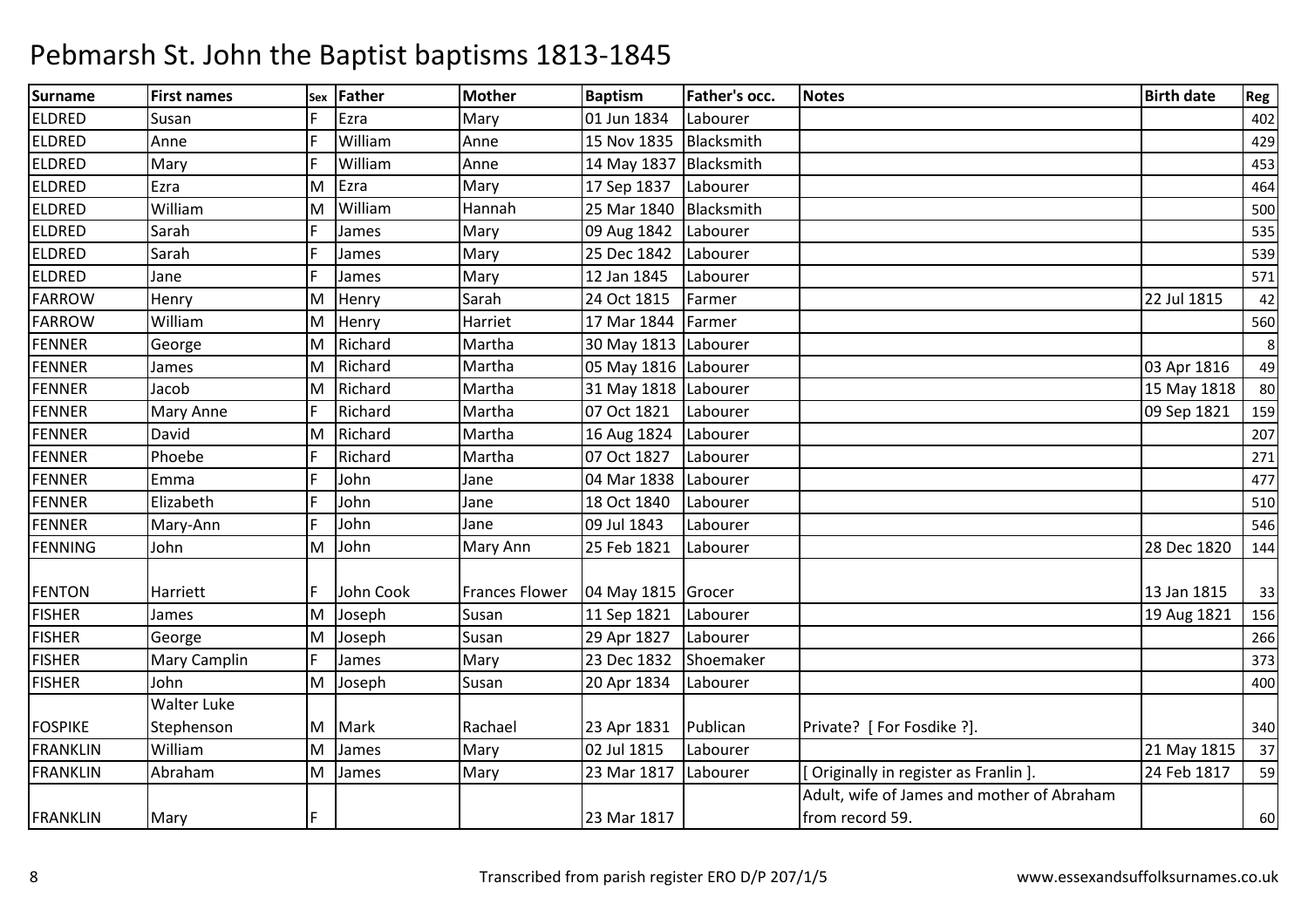| <b>Surname</b>   | <b>First names</b> | Sex | <b>Father</b> | <b>Mother</b> | <b>Baptism</b>         | Father's occ.           | <b>Notes</b>               | <b>Birth date</b> | Reg |
|------------------|--------------------|-----|---------------|---------------|------------------------|-------------------------|----------------------------|-------------------|-----|
| <b>FRANKLIN</b>  | Joseph             | M   | James         | Mary          | 25 Jul 1819            | Labourer                |                            | 29 Jun 1819       | 104 |
| <b>FRANLIN</b>   | Abraham            | M   | James         | Mary          | 23 Mar 1817            | Labourer                | Should be Franklin ].      | 24 Feb 1817       | 59  |
| <b>FROST</b>     | Edward             | м   | Edward        | Rachial       | 31 Jan 1813            | Labourer                |                            |                   | 5   |
| <b>FROST</b>     | Mary Ann           |     | Edward        | Rachael       | 09 Oct 1814            | Labourer                |                            | 09 Aug 1814       | 27  |
| <b>FROST</b>     | Fanny              |     | Edward        | Rachael       | 11 Apr 1816            | Labourer                |                            | 09 Jan 1816       | 47  |
| <b>FROST</b>     | Charlotte          |     | Edward        | Rachael       | 21 Jun 1818            | Labourer                | Abode: Alphamstone         | 21 Jan 1818       | 81  |
| <b>FROST</b>     | Charles            | M   | Edward        | Rachael       | 05 Jun 1821            | Labourer                |                            | 14 Oct 1819       | 149 |
| <b>FROST</b>     | Roberta            |     | James         | Harriet       | 26 Aug 1821            | Labourer                |                            | 02 Aug 1821       | 155 |
| <b>FROST</b>     | William            | M   | Edward        | Rachel        | 25 Aug 1822            | Labourer                |                            | 26 Oct 1821       | 177 |
| <b>FROST</b>     | Alfred             | M   | James         | Harriet       | 29 Aug 1824            | Labourer                |                            |                   | 211 |
| <b>FROST</b>     | George             | м   | Edward        | Rachael       | 26 Sep 1824            | Labourer                |                            |                   | 213 |
| <b>FROST</b>     | Joseph             | M   | Edward        | Rachael       | 26 Sep 1824            | Labourer                |                            |                   | 214 |
| <b>FROST</b>     | Sarah              |     | Edward        | Rachael       | 24 Mar 1826            | Labourer                |                            |                   | 245 |
| <b>FROST</b>     | James              | м   | Edward        | Rachael       | 25 Nov 1827            | Game Keeper             |                            |                   | 274 |
| <b>FROST</b>     | James              | м   | James         | Harriet       | 07 Sep 1828            | Labourer                |                            |                   | 296 |
| <b>FROST</b>     | Jabez              | M   | Edward        | Rachael       |                        | 02 May 1830 Game Keeper |                            |                   | 322 |
| <b>FROST</b>     | Henry              | м   | Edward        | Rachael       | 01 Jan 1832            | Labourer                |                            |                   | 352 |
| <b>FROST</b>     | Sarah Roberta      |     | James         | Harriet       | 09 Dec 1832            | Labourer                |                            |                   | 371 |
| <b>FROST</b>     | Jane Ann           |     | James         | Harriet       | 05 Jun 1836            | Labourer                |                            |                   | 437 |
| <b>FROST</b>     | William Henry      | M   | James         | Harriet       | 24 Dec 1837            | Labourer                |                            |                   | 472 |
| <b>FROST</b>     | Ellen              |     | James         | Harriet       | 02 May 1841   Labourer |                         |                            |                   | 518 |
| <b>GALLIFANT</b> | Thomas             | M   | Joseph        | Judith        | 29 Mar 1835            | Labourer                |                            |                   | 417 |
| <b>GIBBES</b>    | Nathan             | M   | Thomas        | Susannah      | 12 Jun 1842            | Labourer                |                            |                   | 529 |
| <b>GIBBES</b>    | George             | M   | William       | Hannah        | 24 Jul 1842            | Labourer                |                            |                   | 533 |
| <b>GIBBS</b>     | Charles            | M   | Thomas        | Susan         | 23 Nov 1828            | Labourer                | Abode: Cross End, Pebmarsh |                   | 300 |
| <b>GIBBS</b>     | John               | м   | William       | Hannah        | 13 Mar 1836            | Labourer                |                            |                   | 433 |
| <b>GIBBS</b>     | Thomas             | M   | Thomas        | Susan         | 04 Mar 1838            | Labourer                |                            |                   | 475 |
| <b>GIBBS</b>     | Hannah Ann         |     | William       | Hannah        | 04 Mar 1838            | Labourer                |                            |                   | 476 |
| <b>GIBBS</b>     | Sarah              |     | William       | Hannah        | 31 May 1840            | Labourer                |                            |                   | 505 |
| <b>GIBBS</b>     | David              | M   | Thomas        | Susannah      | 12 Jan 1845            | Labourer                |                            |                   | 570 |
| <b>GIBBS</b>     | Phoebe             |     | William       | Hannah        | 11 May 1845 Labourer   |                         |                            |                   | 576 |
| <b>GILBY</b>     | George             | м   | James         | Jemima        | 04 Apr 1819            | Labourer                |                            | 25 Sep 1818       | 94  |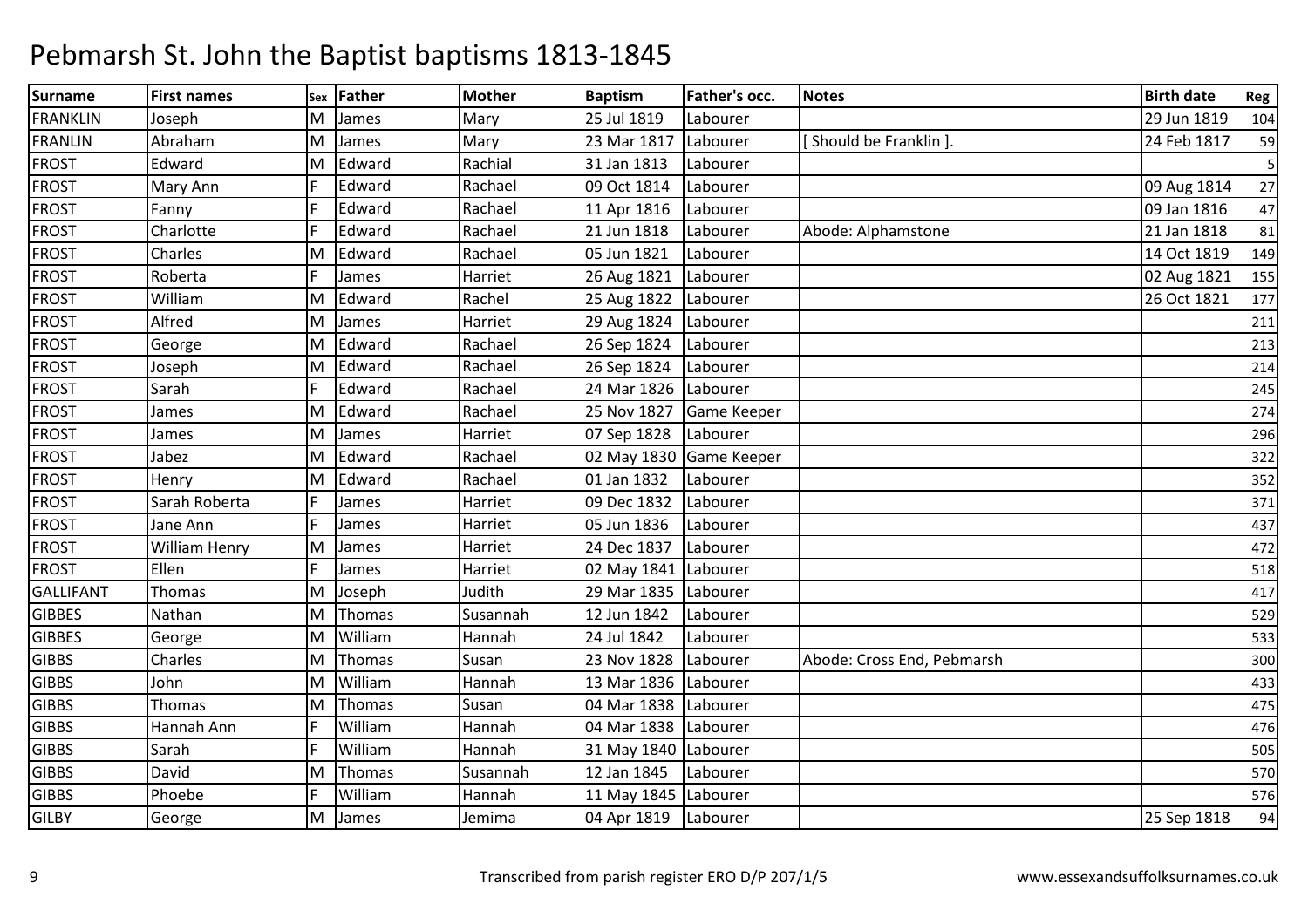| <b>Surname</b>    | <b>First names</b>   | <b>Sex</b> | <b>Father</b> | <b>Mother</b>                 | <b>Baptism</b>           | Father's occ.     | <b>Notes</b>                                      | <b>Birth date</b> | Reg |
|-------------------|----------------------|------------|---------------|-------------------------------|--------------------------|-------------------|---------------------------------------------------|-------------------|-----|
| <b>GILBY</b>      | John                 | M          | Wm.           | <b>Bridget</b>                | 12 May 1822              | Labourer          |                                                   | 10 Apr 1822       | 174 |
| <b>GILBY</b>      | Thomas               | M          | William       | <b>Bridget</b>                | 22 Apr 1824              | Labourer          |                                                   |                   | 205 |
| <b>GILBY</b>      | Joseph               | M          | William       | <b>Bridget</b>                | 18 Sep 1825              | Labourer          | Abode: Mr Thompson's Farm                         |                   | 233 |
| <b>GILBY</b>      | Eliza                |            | James         | Sarah                         | 09 Jul 1837              | Labourer          |                                                   |                   | 460 |
| <b>GILBY</b>      | Sarah                |            | James         | Sarah                         | 11 Oct 1840              | Labourer          |                                                   |                   | 509 |
| <b>GILBY</b>      | William              |            | George        | Judith                        | 23 Jan 1842              | Labourer          |                                                   |                   | 527 |
| <b>GILBY</b>      | Charlotte            |            | George        | Judith                        | 09 Jul 1843              | Labourer          |                                                   |                   | 547 |
| <b>GOODEY</b>     | Mary Ann             | F          |               | Maria                         | 30 May 1818              |                   | Single woman.                                     | 20 Apr 1818       | 78  |
|                   |                      |            | Edward        |                               |                          |                   |                                                   |                   |     |
| <b>GRIMSTON</b>   | <b>Walter Edward</b> | M          | Harbottle     | Frances Horatia   23 Jun 1844 |                          | <b>Clerk</b>      | [The Rector].                                     |                   | 565 |
| <b>GRIMWOOD</b>   | Charles              | M          | George        | Mary                          | 14 Sep 1821              | Blacksmith        |                                                   |                   | 157 |
| <b>GRIMWOOD</b>   | James                | M          | George        | Mary Ann                      | 20 Jun 1824              | Blacksmith        |                                                   |                   | 203 |
| <b>GRIMWOOD</b>   | Sarah                | IF.        | George        | Mary                          | 11 May 1828   Blacksmith |                   |                                                   |                   | 283 |
|                   |                      |            |               |                               |                          |                   | Rector has overwritten this entry, but think this |                   |     |
| <b>HALE</b>       | George               | IM.        | George        |                               | 31 Jan 1819              | Labourer          | is right.                                         | 09 Dec 1818       | 88  |
| <b>HALE</b>       | Elizabeth            |            | John          | Mary                          | 25 Aug 1822              | Labourer          |                                                   | 04 Aug 1822       | 179 |
| <b>HALE</b>       | Charles              | M          | John          | Mary                          | 20 Feb 1825              | Labourer          |                                                   |                   | 218 |
| <b>HALE</b>       | William              | M          | John          | Elizabeth                     | 12 Jun 1836              | Labourer          |                                                   |                   | 438 |
| <b>HALE</b>       | Ann                  |            | John          | Elizabeth                     | 21 Nov 1837              | Labourer          | Twin of Sarah. Private?                           |                   | 470 |
| <b>HALE</b>       | Sarah                |            | John          | Elizabeth                     | 21 Nov 1837              | Labourer          | Twin of Ann. Private ?                            |                   | 470 |
|                   |                      |            |               |                               |                          | <b>Beer House</b> |                                                   |                   |     |
| <b>HALE</b>       | John                 | M          | John          | Elizabeth                     | 02 Aug 1840              | Keeper            |                                                   |                   | 508 |
| <b>HALE</b>       | George Benjamin      | M          | George        | Mary Ann                      | 04 Jun 1843              | Miller            |                                                   |                   | 544 |
|                   |                      |            |               | Elizabeth                     |                          |                   | Abode: 14 Southampton St, Fitzroy Square,         |                   |     |
| <b>HALE</b>       | James                | M          | William       | Frances                       | 26 Jul 1843              | Cow-Keeper.       | London                                            | 29 Apr 1843       | 548 |
| <b>HARRINGTON</b> | Mary Ann             | F.         |               | Edyth                         | 13 Oct 1816              |                   | Base born. Abode: Colne Engain                    | 28 May 1816       | 57  |
| <b>HEARN</b>      | George               | M          | George        | Catherine                     | 07 Oct 1832              | Higler            | Abode: Lammarsh                                   |                   | 361 |
| <b>HEARN</b>      | Jane                 | F          | Peter         | Mary                          | 30 Mar 1834              | Higler            | Private?                                          |                   | 398 |
| <b>HEARN</b>      | John                 | M          | George        | Catherine                     | 28 Dec 1834              | Higler            |                                                   |                   | 411 |
| <b>HEARN</b>      | William              | M          | Peter         | Mary                          | 10 Jan 1836              | Higler            |                                                   |                   | 430 |
| <b>HEARN</b>      | John                 | M          | George        | Catherine                     | 25 Jun 1837              | Higler            |                                                   |                   | 456 |
| <b>HEARN</b>      | William              | M          | Peter         | Mary                          | 05 Nov 1837              | Higler            |                                                   |                   | 468 |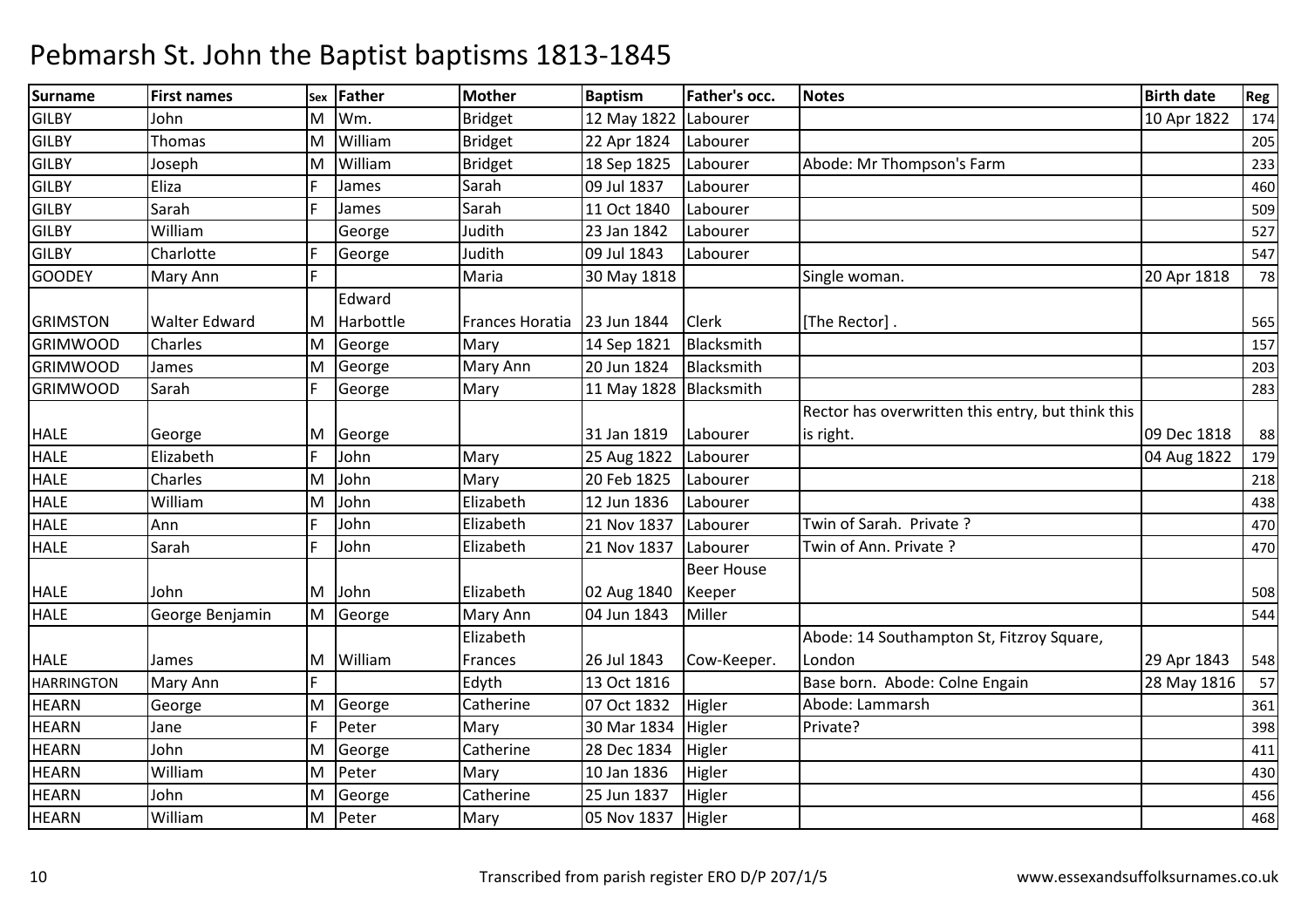| <b>Surname</b>   | <b>First names</b> | Sex | Father   | <b>Mother</b> | <b>Baptism</b>         | Father's occ. | <b>Notes</b>                            | <b>Birth date</b> | Reg |
|------------------|--------------------|-----|----------|---------------|------------------------|---------------|-----------------------------------------|-------------------|-----|
| <b>HEARN</b>     | Jane               |     | Peter    | Mary          | 07 Jul 1839            | Poulterer     |                                         |                   | 494 |
| <b>HEARN</b>     | Sarah              |     | George   | Catherine     | 29 Sep 1839            | Highler       |                                         |                   | 498 |
| <b>HEARN</b>     | Emily              |     | Peter    | Mary          | 09 May 1841            | Higler        |                                         |                   | 519 |
| <b>HEARN</b>     | Susannah           |     | Peter    | Mary          | 16 Apr 1843            | Poulterer     |                                         |                   | 541 |
| <b>HEARN</b>     | Henry              | M   | Peter    | Mary          | 16 Nov 1845            | Poulterer     |                                         |                   | 584 |
| <b>HIBBAL</b>    | John               | M   | James    | Charlotte     | 16 Dec 1821            | Bricklayer    |                                         | 23 Nov 1821       | 165 |
| <b>HICKS</b>     | Ann Catherine      |     | George   | Ann           | 04 Mar 1832            | Shoemaker     |                                         |                   | 357 |
| <b>HICKS</b>     | Amelia             |     | George   | Elizabeth     | 11 Feb 1838            | Labourer      |                                         |                   | 474 |
| <b>HICKS</b>     | Eliza              |     | George   | Elizabeth     | 21 Jul 1839            | Labourer      |                                         |                   | 496 |
| <b>HICKS</b>     | George             | M   | George   | Elizabeth     | 07 Feb 1841            | Labourer      |                                         |                   | 515 |
| <b>HICKS</b>     | Mary               |     | George   | Elizabeth     | 26 Jun 1842            | Labourer      |                                         |                   | 530 |
| <b>HICKS</b>     | Susannah           |     | George   | Elizabeth     | 26 Jun 1842            | Labourer      |                                         |                   | 531 |
| <b>HICKS</b>     | Selina             |     | George   | Elizabeth     | 27 Aug 1843            | Labourer      | S.L., is written over the child's name. |                   | 551 |
| <b>HOLBROW</b>   | John James         | M   | Robert   | Mary          | 07 Apr 1833            | Shoemaker     |                                         |                   | 383 |
| <b>HOLBROW</b>   | William Ambrose    | M   | Robt.    | Mary          | 01 Apr 1835            | Shoemaker     |                                         |                   | 418 |
| <b>HORSLEY</b>   | Charles            | M   | James    | Eliza         | 21 May 1843 Labourer   |               |                                         |                   | 543 |
| <b>HOWARD</b>    | Rebecca            | F.  | Thomas   | Rachael       | 01 Aug 1813            | Labourer      | Abode: Alphamstone                      | 24 Jun 1813       | 10  |
| <b>HOWARD</b>    | Edward             | M   |          | Rachael       | 23 Nov 1828            |               | Natural child. Abode: Halsted           |                   | 301 |
| <b>HOWARD</b>    | William            | м   | Thomas   | Sophia        | 19 Nov 1843            | Labourer      |                                         |                   | 555 |
| <b>JENNINGS</b>  | Mary Ann           |     | John     | Ann           | 31 Jan 1819            | Labourer      |                                         | 03 Jan 1819       | 89  |
| <b>JOCELYN</b>   | Eliza              |     | Jonathan | Martha        | 03 Jul 1817            | Labourer      |                                         | 01 Jul 1817       | 63  |
| <b>JOHNSON</b>   | Sarah              |     | Francis  | Mima          | 24 Sep 1826            | Labourer      |                                         |                   | 254 |
| <b>JOHNSON</b>   | Maria              |     | Robert   | Mary          | 17 Feb 1827            | Labourer      |                                         |                   | 262 |
| <b>JOHNSON</b>   | Sarah              |     | Robert   | Mary          | 18 Jan 1829            | Labourer      |                                         |                   | 302 |
| <b>JOSCELYNE</b> | Charlotte          |     | Jonathan | Martha        | 19 Sep 1819            | Labourer      |                                         | 30 Aug 1819       | 106 |
| <b>JOSCELYNE</b> | Phoebe             |     | John     | Martha        | 25 Aug 1822            | Labourer      |                                         | 14 May 1822       | 178 |
| <b>JOSLIN</b>    | Hannah             |     | Jonathan | Martha        | 22 May 1825 Labourer   |               |                                         |                   | 226 |
| <b>JOSLYN</b>    | William            | M   | Jonathan | Martha        | 25 Nov 1827            | Labourer      |                                         |                   | 273 |
| <b>JOSLYN</b>    | Mary               |     | John     | Martha        | 02 May 1830   Labourer |               |                                         |                   | 323 |
| <b>JOSSLYN</b>   | Robert Underwood   | M   | John     | Elizabeth Ann | 25 Jun 1838            | Malster       |                                         | 15 Nov 1835       | 481 |
| <b>JOSSLYN</b>   | Elizabeth Ann      |     | John     | Elizabeth Ann | 25 Jun 1838            | Malster       |                                         |                   | 482 |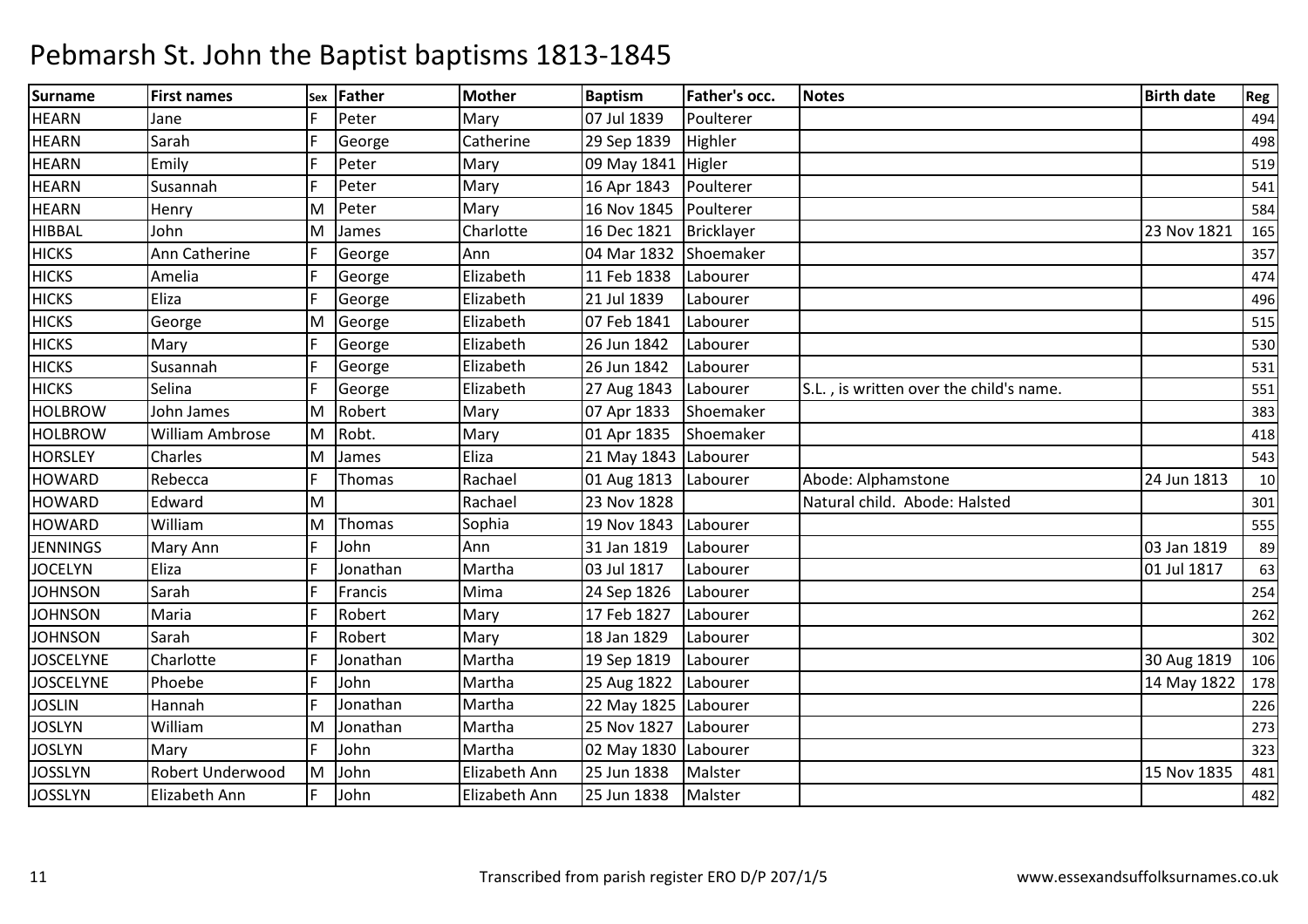#### Surnamee First names Sex Father Mother Baptism m Father's occ. Notes **Birth date** Reg KEATLEYEdward Henry August.M Edward M Edward Maria 13 Aug 1820 Labourer 12 August 131 Maria 131 Maria 131 Maria 131 Maria 131 Maria 131 Maria 131<br>13 Marcus 13 Maria 13 August 13 Marcus 13 Marcus 13 Marcus 13 Marcus 13 Marcus 13 Marcus 13 Marcus 13 Marcus 1 KEATLEYThomas Matthew Williamson James White M Edward M Edward Maria 13 Aug 1820 Labourer 19 August 1320 Maria 1320 Jan 1818 132<br>132 Maria 1918 132 KEATLEYMatthiasM Edward Maria 13 Aug 1820 Labourer 30 Jun 1820 <sup>133</sup> LEE George James MM James Mary 30 Jan 1814 Wheelwright 14 James 14 James 14 James 14 James 14 James 14 James 14 James 14 James 1<br>Mary 1990 - Mary 2011 1990 14 James 1990 14 James 14 James 14 James 14 James 1990 14 James 1990 14 James 14 Jam LEEM James Mary 24 Jun 1816 Wheelwright 08 Feb 1816 <sup>51</sup> LEEE Mahala F James Mary 21 Jun 1818 21 Jun 1818 Numer Wheelwright 25 Mar 1818 82<br>
29 Apr 1821 Numer Wheelwright 29 Apr 1821 147 LEE Charles MM James Mary 29 Apr 1821 Wheelwright 31 Mar 1821 147 LEE Edmund GoddardM James Mary 07 Mar 1824 Wheelwright <sup>196</sup> LEE Robert MM James Mary 01 Oct 1826 Wheelwright 255 255 255 255 255 256 256 257 258 259 269 269 269 27 27 27 27 27 27 27 2 LEE Frederic MM James Mary 15 Sep 1828 Wheelwright Private?<br>A Luces Mary 298 Sep 1824 Wheelwright Private? LEE Benjamin FennE 1993 Mahala Frances F Samuel Mary 103 Jan 1841 MM James Mary 25 Dec 1831 Wheelwright 351<br>E. Convert Mary 2015 1914 Correlate Maria Maria Channel Correlate Channel Channel Channel Channel Channel Chan LEE Coach Builder Abode: Stepney <sup>513</sup> LEWIS Susannahh Martha 18 Sep 1814 Labourer 26 LEWIS WilliamS Judith M John Martha 17 Apr 1819 Labourer 17 Mar 1819 <sup>96</sup> **LEWIS** h 17 Feb 1821 | 145 | 16 | 16 | 17 Feb 1821 | 145 LEWIS James M John Martha 24 Aug 1823 Labourer 26 Jul 1823 <sup>191</sup> LEWIS Sarahh |F |John |Martha 14 May 1826 |Labourer | 249 **LEWIS** S Mary F John Sarah 24 Feb 1830 Labourer <sup>320</sup> LEWIS ElijahS Henry Auther M John Sarah 28 Sep 1831 Labourer <sup>347</sup> LEWISM John Sarah 20 Jan 1833 Labourer [ Probably Arthur ]. <sup>374</sup> **LEWSEY** Eliza **F** Izachariah Charlotte 13 May 1838 Miller 19 (1996) 13 May 1838 1 Miller 19 May 18 May 18 May 18 May 18 May 18 May 18 May 1<br>Charlotte 24 May 1840 Miller 19 May 1840 18504 LEWSEY Elizabeth Anne**Zacheriah** Person of the 24 May 1840 Miller 504 LORKINN Sarah F Isaack Sarah 05 Nov 1815 Labourer 2011 - 1986 Sep 1815 43 LORKIN John M Joseph Maria 17 Aug 1828 Labourer <sup>293</sup> LORKIN AbramDianav? MM Joseph Maria 19 Dec 1830 Labourer 334<br>E Juinel 20 Annelis 25 Le 1830 Lubenne 19 in 19 Julie 2001 19 Julie 2001 19 Julie 2001 19 Julie 2001 19 Julie LORKINGG Dianay? F Isiack? Sarah 25 Jun 1820 Labourer [Diana and Isaac in census ]. 23 Apr 1820 125 LORKINGJames<br>Mary Ann M Joseph Maria 17 Mar 1822 Labourer 19 Feb 1822 <sup>171</sup> LORKINGG Mary Ann F Joseph Maria 22 Feb 1824 Labourer Birth date unclear. 18 Jan 1824 195 LORKINGMaria <sup>F</sup> Joseph Maria 11 Dec 1825 Labourer <sup>237</sup>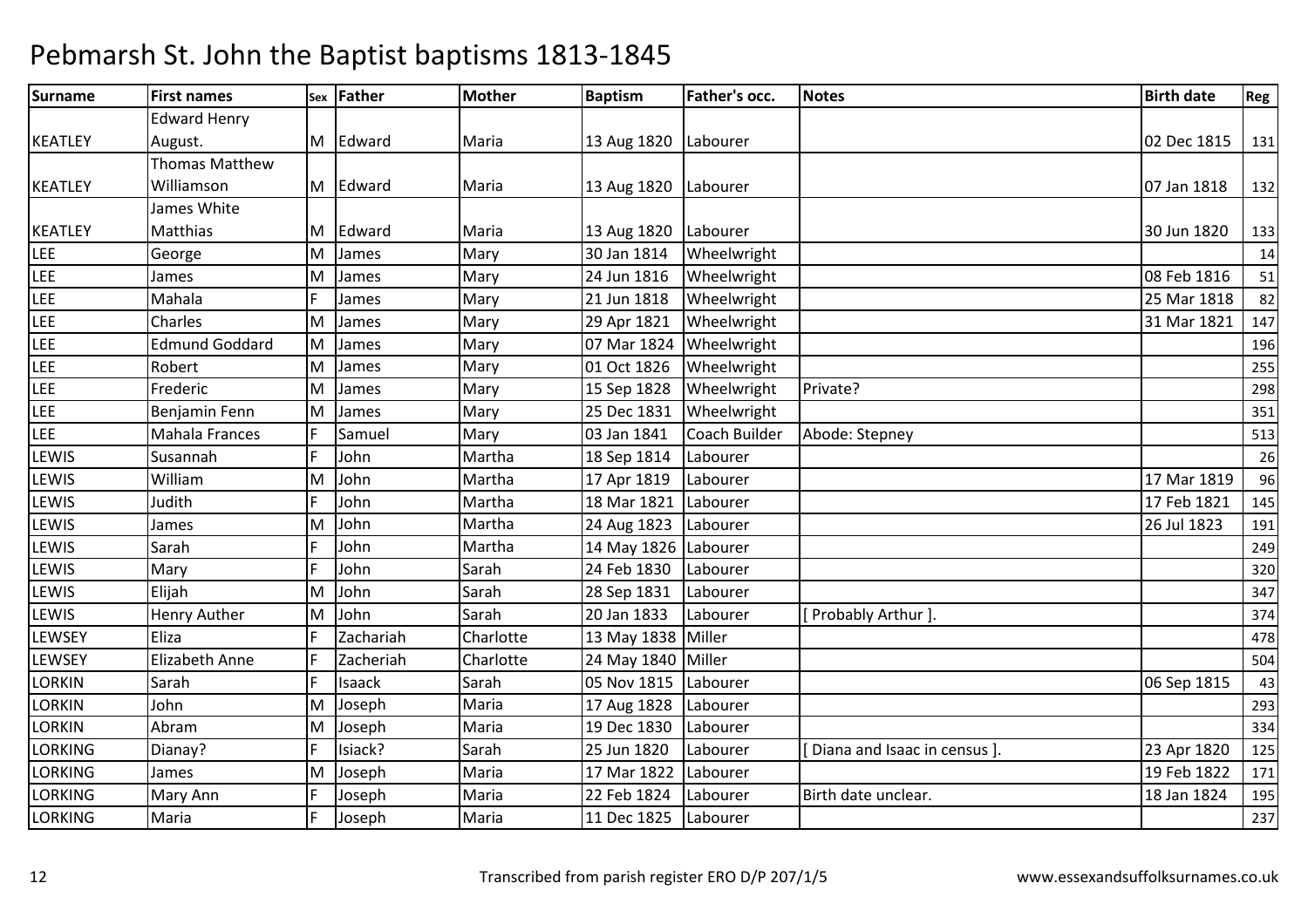| <b>Surname</b>  | <b>First names</b>    | Sex | Father  | <b>Mother</b> | <b>Baptism</b>       | <b>Father's occ.</b> | <b>Notes</b>                | <b>Birth date</b> | Reg |
|-----------------|-----------------------|-----|---------|---------------|----------------------|----------------------|-----------------------------|-------------------|-----|
| <b>MANN</b>     | Henry                 | M   | Henry   | Lucy          | 17 May 1818 Labourer |                      |                             | 18 Apr 1818       | 77  |
| <b>MAYHEW</b>   | William               | M   | Joseph  | Mary Ann      | 20 Feb 1831          | Farmer               |                             |                   | 338 |
| <b>MOSS</b>     | William               | M   | John    | Sophia        | 22 Jun 1845          | Labourer             |                             |                   | 582 |
| <b>MURRELLS</b> | <b>Thomas</b>         | M   | Thomas  | Jane Ann      | 28 Nov 1837          | Farmer               |                             |                   | 471 |
|                 | <b>Albion Julius</b>  |     |         |               |                      |                      |                             |                   |     |
| <b>NORTON</b>   | Caesar                | M   | James   | Hepsiba       | 04 Dec 1814          | Farmer               |                             | 12 Sep 1814       | 29  |
|                 | <b>Hercules Orlen</b> |     |         |               |                      |                      |                             |                   |     |
| <b>NORTON</b>   | Willington            | М   | James   | Hephzibah     | 07 Feb 1819          | Labourer             |                             |                   | 90  |
| <b>NOTT</b>     | William               | M   | William | Selina        | 04 Nov 1837          | Farmer               |                             |                   | 467 |
| <b>NOTT</b>     | William               | M   | William | Selina        | 17 Apr 1840          | Farmer               |                             |                   | 501 |
| <b>NOTT</b>     | Benjamin              | M   | William | Selina        | 14 Jan 1844          | Farmer               | Abode: Wickham St Pauls     |                   | 556 |
| <b>OFFORD</b>   | Sarah                 |     | John    | Mary          | 22 Jun 1828          | Miller               |                             |                   | 290 |
| <b>OFFORD</b>   | Mary Ann              | E   | John    | Mary          | 20 Jun 1830          | Miller               |                             |                   | 325 |
| <b>OFFORD</b>   | Daniel                | M   | John    | Mary          | 31 Jul 1831          | Miller               |                             |                   | 346 |
| <b>POTTER</b>   | William               | M   | King    | Mary          | 20 Mar 1814          | Labourer             |                             | 11 Feb 1814       | 17  |
| <b>POTTER</b>   | Marianne              |     | Charles | Jane          | 25 Apr 1819          | Labourer             |                             | 17 Jan 1819       | 97  |
| <b>POTTER</b>   | David                 | M   | John    | Ann           | 29 Apr 1821          | Labourer             |                             | 06 Apr 1821       | 148 |
| <b>POTTER</b>   | Susannah              | E   | John    | Ann           | 20 Oct 1822          | Labourer             |                             | 13 Sep 1822       | 180 |
| <b>POTTER</b>   | John                  | M   | John    | Ann           | 17 Jul 1825          | Labourer             | Abode: Cock Green, Pebmarsh |                   | 228 |
| <b>POTTER</b>   | William               | M   | John    | Ann           | 17 May 1829          | Labourer             | Abode: Little Maplested     |                   | 304 |
| <b>POTTER</b>   | Charles               | M   | James   | Frances       | 19 Sep 1830          | Labourer             |                             |                   | 331 |
| <b>POTTER</b>   | George                | M   | John    | Anne          | 24 Jul 1831          | Labourer             |                             |                   | 345 |
| <b>POTTER</b>   | Jane Ann              |     | Sam'l   | Mary          | 23 Dec 1832          | Labourer             |                             |                   | 372 |
| <b>POTTER</b>   | George                | M   | James   | Fanny         | 04 Feb 1833          | Labourer             |                             |                   | 375 |
| <b>POTTER</b>   | Emmanuel              | M   | James   | Frances       | 10 Aug 1834          | Labourer             |                             |                   | 404 |
| <b>POTTER</b>   | Mary Maria            | F   | Sam'l   | Mary          | 19 Oct 1834          | Labourer             |                             |                   | 407 |
| <b>POTTER</b>   | Eliza Ann             |     | Samuel  | Mary          | 13 Nov 1836          | Labourer             |                             |                   | 445 |
| <b>POTTER</b>   | Eliza                 |     | James   | Frances       | 17 Sep 1837          | Labourer             |                             |                   | 463 |
| <b>POTTER</b>   | Mary Anne             |     | William | Mary          | 13 May 1838 Labourer |                      |                             |                   | 479 |
| <b>POTTER</b>   | Sarah                 |     | James   | Frances       | 30 Jun 1839          | Labourer             |                             |                   | 491 |
| <b>POTTER</b>   | Emma                  |     | William | Mary          | 19 Apr 1840          | Labourer             |                             |                   | 502 |
| <b>POTTER</b>   | Elizabeth             | F.  | Charles | Jane          | 27 Dec 1840          | Labourer             |                             |                   | 512 |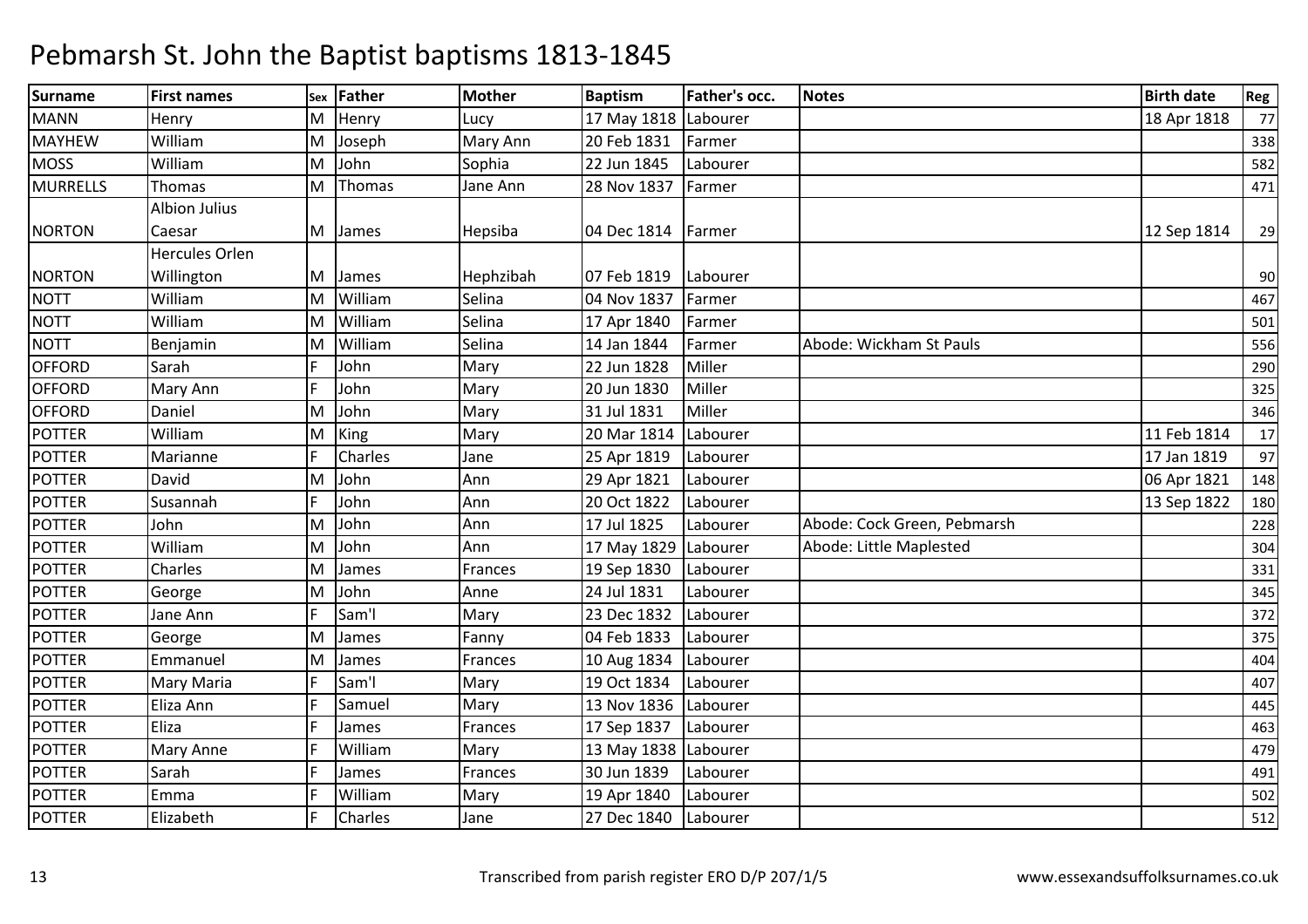| <b>Surname</b> | <b>First names</b> | Sex | <b>Father</b> | <b>Mother</b> | <b>Baptism</b>       | Father's occ. | <b>Notes</b>                                  | <b>Birth date</b> | Reg |
|----------------|--------------------|-----|---------------|---------------|----------------------|---------------|-----------------------------------------------|-------------------|-----|
| <b>POTTER</b>  | George             | м   | James         | Frances       | 24 Jul 1842          | Labourer      |                                               |                   | 534 |
| <b>POTTER</b>  | Hannah             |     | William       | Mary          | 25 Dec 1842          | Labourer      |                                               |                   | 538 |
| <b>POTTER</b>  | Eliza              |     | James         | Frances       | 06 Aug 1843          | Labourer      |                                               |                   | 550 |
| <b>POTTER</b>  | Jane               |     | William       | Mary          | 11 May 1845          | Labourer      |                                               |                   | 577 |
| <b>PYE</b>     | Mary-Anne          |     | Abraham       | Sarah         | 23 Jul 1815          | Labourer      |                                               | 24 Jun 1815       | 40  |
| PYE            | William            | M   | John          | Mary          | 18 Aug 1816          | Shoemaker     |                                               | 18 Jul 1816       | 54  |
| PYE            | Sarah              |     | Abraham       | Sarah         | 08 Jun 1817          | Labourer      |                                               |                   | 62  |
| <b>PYE</b>     | Eliza              |     | Henry         | Mary          | 31 May 1818 Labourer |               |                                               | 08 May 1818       | 79  |
| <b>PYE</b>     | John               | Μ   | John          | Mary          | 28 Jun 1818          | Cordwinder    |                                               | 18 Feb 1818       | 83  |
|                |                    |     |               |               |                      |               | Father surname as Pie as well, but no parents |                   |     |
| <b>PYE</b>     | Henry              | M   |               |               | 31 Mar 1820          |               | given.                                        | 02 Feb 1817       | 110 |
| PYE            | Samuel             | M   | Abraham       | Sarah         |                      | Labourer      | Baptism omitted, probably April/May.          | 24 Mar 1820       | 122 |
| <b>PYE</b>     | Mary Ann           |     | John          | Mary          | 25 Jun 1820          | Cordwainer    |                                               | 16 Jan 1820       | 124 |
| PYE            | Susan              |     | John          | Mary          | 18 Nov 1821          | Shoemaker     |                                               | 07 Sep 1821       | 164 |
| <b>PYE</b>     | Martha             |     | Henry         | Martha        | 24 Feb 1822          | Labourer      |                                               | 29 Jan 1822       | 167 |
| PYE            | Eliza              |     | Abraham       | Sarah         | 04 May 1823          | Labourer      |                                               | 22 Feb 1823       | 186 |
| PYE            | George             | M   | John          | Mary          | 20 Jun 1824          | Shoemaker     |                                               |                   | 204 |
| PYE            | Mary Ann           |     | Henry         | Martha        | 30 Apr 1825          | Labourer      | Abode: Clay Hill, Pebmarsh                    |                   | 222 |
| <b>PYE</b>     | James              | M   | John          | Mary          | 22 May 1825          | Cordwainer    | Abode: Cross End, Pebmarsh                    |                   | 224 |
| <b>PYE</b>     | John               | м   | Abraham       | Sarah         | 25 Sep 1825          | Labourer      |                                               |                   | 236 |
| PYE            | George             | M   | William       | Elizabeth     | 16 Apr 1826          | Labourer      |                                               |                   | 247 |
| <b>PYE</b>     | Henry              | M   | Henry         | Martha        | 24 Dec 1826          | Labourer      | Abode: Clay Hill, Pebmarsh                    |                   | 259 |
| PYE            | Mark               | м   | John          | Mary          | 29 Apr 1827          | Shoemaker     |                                               |                   | 267 |
| <b>PYE</b>     | Susan              |     | Abram         | Sarah         | 22 Jun 1828          | Labourer      |                                               |                   | 291 |
| PYE            | Abram              | M   | Abram         | Sarah         | 25 Jul 1830          | Labourer      |                                               |                   | 328 |
| <b>PYE</b>     | Henry              | M   | James         | Susan         | 12 Feb 1832          | Labourer      |                                               |                   | 356 |
|                |                    |     |               |               |                      |               |                                               |                   |     |
| <b>PYE</b>     | Catherine          | F.  | William       | Catherine     | 09 Aug 1832          | Labourer      | Abode: Gains Colne [ For Colne Engaine ?].    |                   | 360 |
| PYE            | Daniel             | M   | Abram         | Sarah         | 28 Oct 1832          | Labourer      |                                               |                   | 364 |
| PYE            | John               | M   | Henry         | Amelia        | 02 Dec 1832          | Labourer      |                                               |                   | 369 |
| PYE            | Mary Ann           |     | James         | Susan         | 30 May 1833 Labourer |               | Private ?                                     |                   | 391 |
| <b>PYE</b>     | Emma               |     | Henry         | Amelia        | 28 Nov 1834 Labourer |               | Twin of Henry.                                |                   | 408 |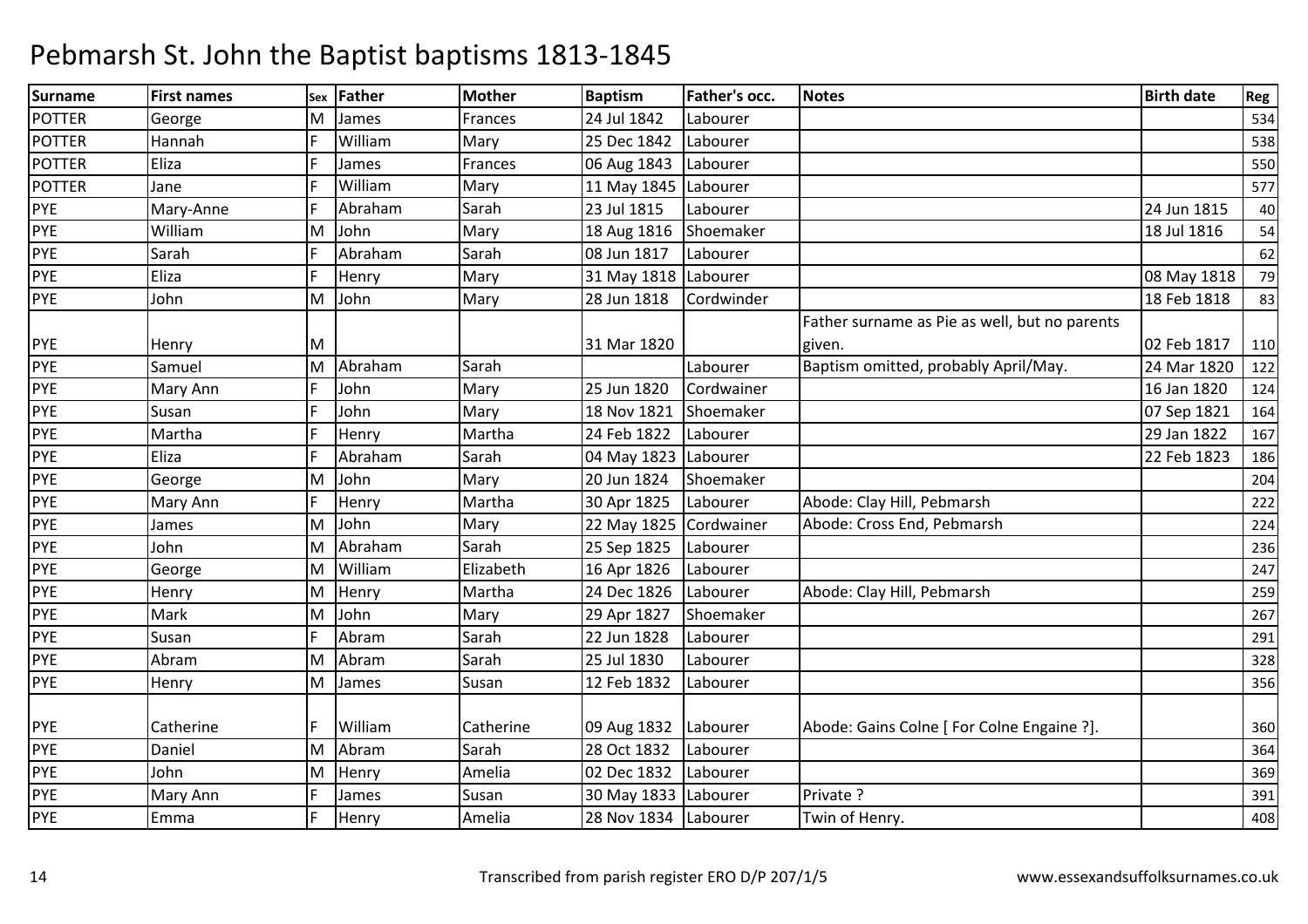| <b>Surname</b> | <b>First names</b>  | Sex | <b>Father</b> | <b>Mother</b>    | <b>Baptism</b> | Father's occ. | <b>Notes</b>                                 | <b>Birth date</b> | Reg |
|----------------|---------------------|-----|---------------|------------------|----------------|---------------|----------------------------------------------|-------------------|-----|
| PYE            | Henry               | M   | Henry         | Amelia           | 28 Nov 1834    | Labourer      | Twin of Emma.                                |                   | 408 |
| <b>PYE</b>     | Mary Ann            |     | Henry         | Amelia           | 22 Apr 1837    | Labourer      |                                              |                   | 452 |
| <b>PYE</b>     | Sarah               |     | Henry         | Amelia           | 21 Apr 1839    | Labourer      |                                              |                   | 489 |
| <b>PYE</b>     | <b>Henry George</b> | M   | Henry         | Amelia           | 18 Jul 1841    | Labourer      |                                              |                   | 523 |
| PYE            | Jane                |     | Henry         | Amelia           | 22 Jun 1845    | Labourer      |                                              |                   | 580 |
| <b>RAYMENT</b> | Mary Ann            |     | Samuel        | Mary Ann         | 15 Oct 1826    | Labourer      | Was originally written as Raymond which QV]. |                   | 257 |
| <b>RAYMENT</b> | Caroline            |     | William       | Caroline         | 17 Sep 1837    | Labourer      |                                              |                   | 465 |
| <b>RAYMENT</b> | Philip              | м   | William       | Caroline         | 16 May 1841    | Labourer      |                                              |                   | 521 |
| <b>RAYMOND</b> | James               | м   | Samuel        | Ann              | 03 Jul 1814    | Labourer      |                                              | 06 Jun 1814       | 20  |
| <b>RAYMOND</b> | Sarah               |     | Samuel        | Ann              | 27 Oct 1816    | Labourer      |                                              | 04 Oct 1816       | 58  |
| <b>RAYMOND</b> | William             | M   | Samuel        | Ann              | 28 Oct 1821    | Sexton        |                                              | 26 Sep 1821       | 163 |
| <b>RAYMOND</b> | Charles             | M   | Charles       | Maryann          | 10 Apr 1825    | Labourer      |                                              |                   | 221 |
| <b>RAYMOND</b> | Mary Anne           |     | Charles       | <b>Mary Anne</b> | 24 May 1828    | Labourer      |                                              |                   | 288 |
| <b>RAYMOND</b> | Samuel              | М   | Samuel        | Mary             | 25 Oct 1829    | Labourer      |                                              |                   | 313 |
| <b>RAYMOND</b> | Susan               |     | Samuel        | Mary             | 21 Apr 1833    | Labourer      |                                              |                   | 385 |
| <b>RAYMOND</b> | Maryanne            |     | William       | Caroline         | 10 Aug 1834    | Labourer      |                                              |                   | 405 |
| <b>RAYMOND</b> | Eliza               |     | Samuel        | Mary Ann         | 19 Feb 1837    | Labourer      |                                              |                   | 449 |
| <b>RICHER</b>  | Josiah              | M   | Isaac         | Elizabeth        | 22 Feb 1818    | Labourer      |                                              | 17 Jan 1818       | 71  |
| <b>RICHER</b>  | John                | M   | Isaac         | Elizabeth        | 24 Jun 1821    | Labourer      |                                              | 26 May 1821       | 151 |
| <b>RICHER</b>  | Robert              | М   | Isaac         | Elizabeth        | 26 Sep 1824    | Labourer      |                                              |                   | 212 |
| <b>RICHER</b>  | Samuel              | М   | Isaac         | Elizabeth        | 04 Nov 1827    | Labourer      |                                              |                   | 272 |
| <b>RICHER</b>  | Josiah              | м   | Josiah        | Elizabeth        | 09 May 1841    | Labourer      |                                              |                   | 520 |
| <b>RICHER</b>  | Jane                |     | Josiah        | Elizabeth        | 21 Apr 1844    | Labourer      |                                              |                   | 561 |
| <b>RULE</b>    | Sarah               |     | Reuben        | Hannah           | 02 Jan 1820    | Servant       |                                              | 03 May 1819       | 108 |
| <b>RULE</b>    | Benjamin            | M   | Reuben        | Hannah           | 07 May 1826    | Gardener      |                                              |                   | 248 |
| <b>RUST</b>    | Emmanuel            | M   | Edward        | Mary             | 29 Jun 1821    | Labourer      |                                              | 29 May 1821       | 152 |
| <b>RUST</b>    | Charles             | M   | Edward        | Mary             | 29 Jun 1821    | Labourer      |                                              | $* * 1819$        | 153 |
| <b>RUST</b>    | Susan               |     | Edward        | Anne             | 25 Jun 1837    | Labourer      |                                              |                   | 459 |
| <b>SALMON</b>  | Sarah               |     | John          | Sarah            | 19 Oct 1823    | Labourer      |                                              | 20 Sep 1823       | 192 |
| <b>SALMON</b>  | Mary Ann            |     | John          | Sarah            | 22 May 1825    | Labourer      |                                              |                   | 225 |
| SALMON         | John                | M   | John          | Sarah            | 31 Dec 1826    | Labourer      |                                              |                   | 260 |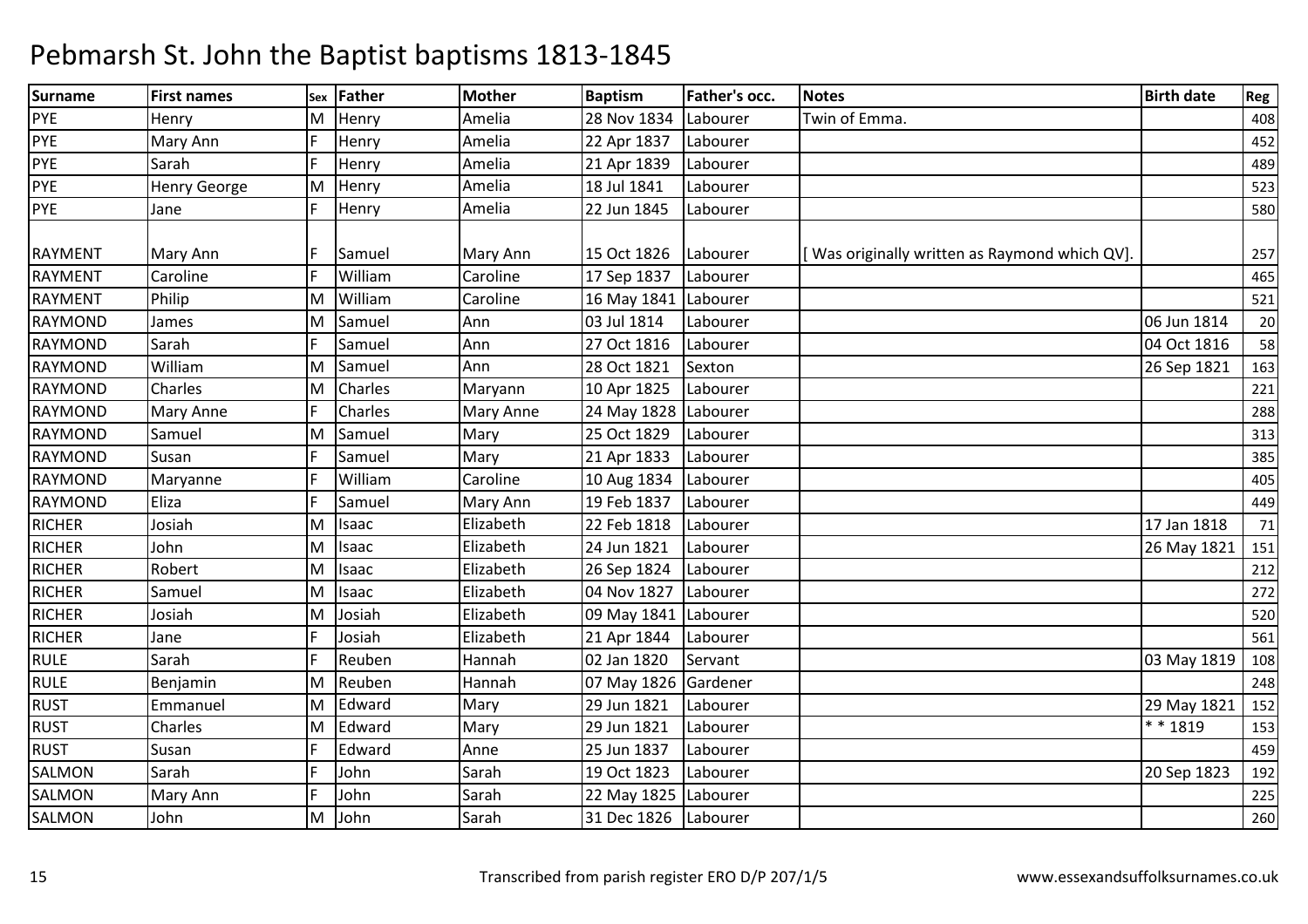| <b>Surname</b>   | <b>First names</b>     | Sex | <b>Father</b>         | <b>Mother</b> | <b>Baptism</b>       | Father's occ.     | <b>Notes</b>            | <b>Birth date</b> | Reg |
|------------------|------------------------|-----|-----------------------|---------------|----------------------|-------------------|-------------------------|-------------------|-----|
| <b>SALMON</b>    | Mary Ann               |     | James                 | Rebekah       | 25 Jul 1830          | Labourer          |                         |                   | 329 |
| <b>SALMON</b>    | Susanna                |     | John                  | Sarah         | 05 Dec 1830          | Labourer          |                         |                   | 333 |
| <b>SALMON</b>    | Mahala                 |     | John                  | Sarah         | 28 Oct 1832          | Labourer          |                         |                   | 365 |
| <b>SALMON</b>    | Rachael                |     | John                  | Sarah         | 06 Apr 1835          | Labourer          |                         |                   | 419 |
| <b>SALMON</b>    | Eliza                  |     | John                  | Sarah         | 09 Jul 1837          | Labourer          |                         |                   | 461 |
| <b>SALMON</b>    | Jane Ann               |     | John                  | Sarah         | 21 Apr 1839          | Labourer          |                         |                   | 488 |
| <b>SALMON</b>    | Emma                   |     | John                  | Sarah         | 29 Sep 1844          | Labourer          |                         |                   | 568 |
| <b>SALMON</b>    | Thomas                 | M   | John                  | Sarah         | 29 Sep 1844          | Labourer          |                         |                   | 569 |
| <b>SCOTT</b>     | Eliza                  |     | William               | Eliza         | 18 May 1823 Labourer |                   |                         | 11 Feb 1823       | 188 |
| <b>SCOTT</b>     | Robert                 | M   | William               | Eliza         | 29 May 1825 Labourer |                   | Abode: Street, Pebmarsh |                   | 227 |
| <b>SCOTT</b>     | John                   | M   | William               | Eliza         | 02 Sep 1827          | Labourer          |                         |                   | 270 |
| <b>SCOTT</b>     | Elizabeth              |     | William               | Eliza         | 13 Nov 1836          | Labourer          |                         |                   | 441 |
| <b>SCOTT</b>     | Lydia                  |     | William               | Eliza         | 30 Jun 1839          | Labourer          |                         |                   | 490 |
| <b>SCOTT</b>     | Susannah               |     | William               | Eliza         | 28 Aug 1842          | Labourer          |                         |                   | 536 |
| SMEE             | John                   | м   | John                  | Ann           | 12 Nov 1826          | Labourer          |                         |                   | 258 |
| SMEE             | James Henry            | м   | John                  | Ann           | 31 May 1829 Labourer |                   |                         |                   | 305 |
| <b>SMITH</b>     | <b>Francis Cornell</b> | M   | Francis               | Susannah      | 08 Jun 1828          | Grocer            |                         |                   | 289 |
|                  |                        |     |                       |               |                      | <b>Beer House</b> |                         |                   |     |
| <b>SMITH</b>     | Mary Ann               |     | Charles               | Louisa        | 29 Sep 1833          | Keeper            |                         |                   | 396 |
| <b>SMITH</b>     | Mary Ann               |     | John                  | Jane          | 07 Feb 1835          | Labourer          |                         |                   | 414 |
| <b>SMITH</b>     | Emma                   |     | John                  | Jane          | 13 Nov 1836          | Labourer          |                         |                   | 443 |
| <b>SMITH</b>     | Charlotte              |     | Oliver                | Harriot       | 19 May 1844 Labourer |                   |                         |                   | 563 |
| <b>SMITH</b>     | Oliver                 | M   | Oliver                | Harriot       | 19 May 1844 Labourer |                   |                         |                   | 564 |
|                  |                        |     |                       |               |                      |                   |                         |                   |     |
| <b>SMYTH</b>     | William Abraham        | M   | <b>William Samuel</b> | Mary          | 07 Aug 1814          | Carpenter         |                         | 08 Jul 1814       | 23  |
| <b>SMYTH</b>     | James                  | M   | Samuel                | Susan         | 16 Oct 1814          | Labourer          |                         |                   | 28  |
| SPRINGATE        | Mary                   |     | Luke                  | Sarah         | 10 Aug 1817          | Labourer          |                         | 09 Jun 1817       | 65  |
| SPRINGATT        | Eliza                  |     | Samuel                | Jane          | 20 Apr 1845          | Labourer          |                         |                   | 575 |
| <b>SPRINGET</b>  | Frances                |     | Luke                  | Sarah         | 09 Apr 1815          | Labourer          |                         | 31 Jan 1815       | 31  |
| SPRINGET         | Charlotte              |     | Samuel                | Jane          | 25 Dec 1842          | Labourer          |                         |                   | 537 |
| SPRINGETT        | Ann                    |     | Samuel                | Ann           | 10 May 1833 Labourer |                   |                         |                   | 389 |
| <b>SPRINGETT</b> | Louisa                 |     |                       | Sarah         | 08 Mar 1835          |                   | Natural child.          |                   | 415 |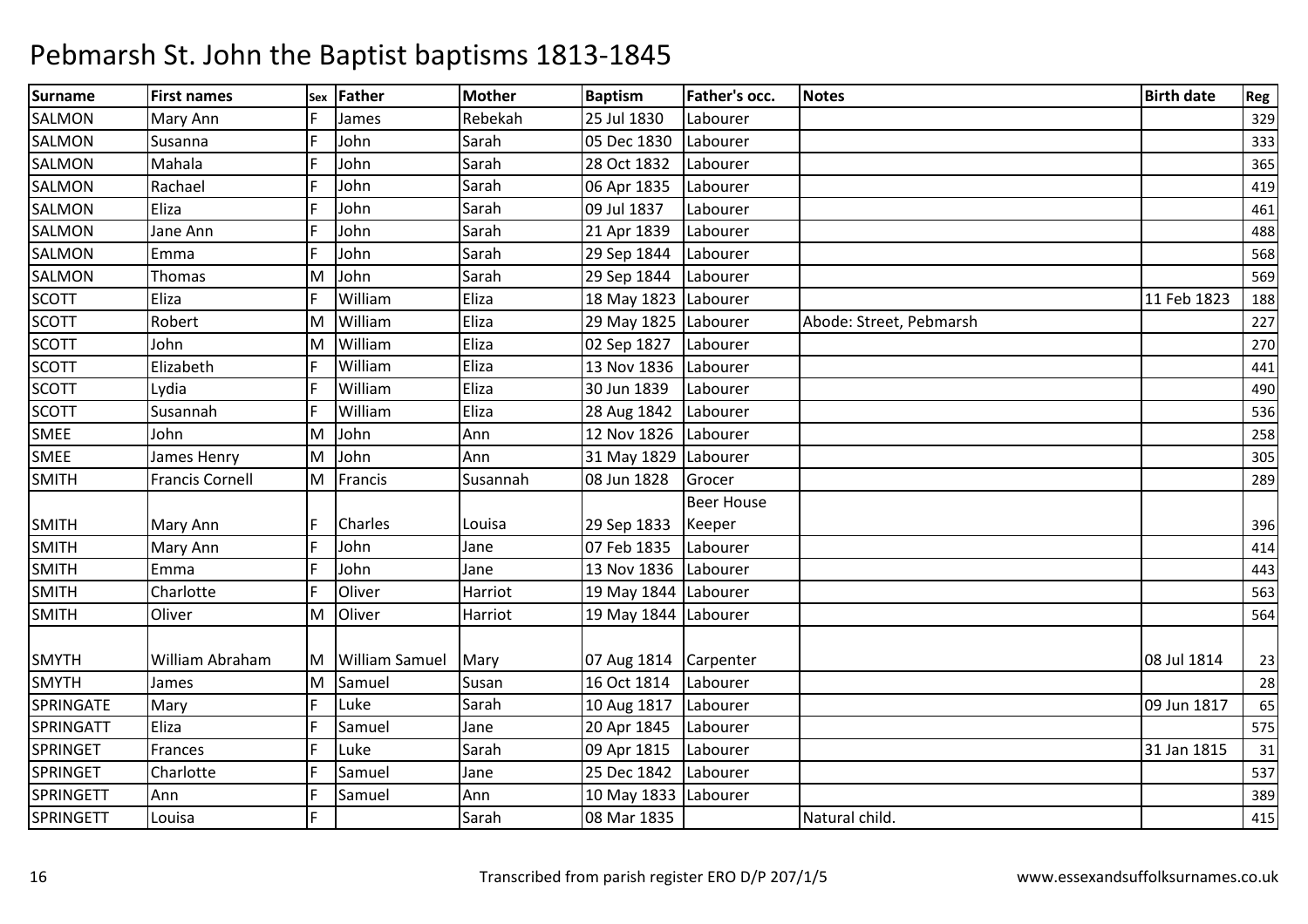| <b>Surname</b>   | <b>First names</b>     | Sex | Father               | Mother           | <b>Baptism</b>       | Father's occ. | <b>Notes</b>                                    | <b>Birth date</b> | Reg |
|------------------|------------------------|-----|----------------------|------------------|----------------------|---------------|-------------------------------------------------|-------------------|-----|
| <b>SPRINGETT</b> | Mary Ann               |     | Sam'l                | Jane             | 11 Sep 1835          | Labourer      |                                                 |                   | 427 |
| <b>SPRINGETT</b> | George                 | M   | Samuel               | Jane             | 01 Jan 1837          | Labourer      |                                                 |                   | 446 |
| <b>SPRINGETT</b> | Benjamin               | м   | Samuel               | Jane             | 11 Nov 1838          | Labourer      |                                                 |                   | 485 |
| SPRINGETT        | Sarah Ann              |     | Samuel               | Jane             | 31 May 1840 Labourer |               |                                                 |                   | 506 |
| <b>SPURGIN</b>   | Mary Ann               |     | John                 | Mary             | 13 Feb 1831          | Labourer      | Abode: East Hanningfield                        |                   | 337 |
| <b>STARKIE</b>   | Charlotte              | F   | Harry                | Susannah         | 09 Apr 1819          | Labourer      |                                                 | 10 Jan 1819       | 95  |
|                  |                        |     |                      |                  |                      |               | Wife of Henry. [ Implication that Henry is dead |                   |     |
| <b>STARKIE</b>   | Benjamin               | M   |                      | Susan            | 07 Feb 1830          | Labourer      | . Abode: Chediston, Suffolk                     |                   | 319 |
| <b>START</b>     | Ellen Jane             |     | John                 | Emma             | 27 Jul 1829          | Gent.         | Abode: Moat Farm, Pebmarsh                      |                   | 308 |
| <b>START</b>     | Louisa Emma            |     | John                 | Emma             | 18 Jan 1831          | Gent.         |                                                 |                   | 336 |
| <b>START</b>     | <b>Charles William</b> | M   | John                 | Emma             | 09 Jul 1832          | Gent.         |                                                 |                   | 359 |
| <b>START</b>     | Augusta Sarah          |     | John                 | Emma             | 09 Apr 1834          | Gent.         |                                                 |                   | 399 |
| <b>START</b>     | John Caswell           | M   | John                 | Emma             | 05 Oct 1835          | Gent.         |                                                 |                   | 428 |
|                  | John Caswell           |     |                      |                  |                      |               |                                                 |                   |     |
| <b>START</b>     | Newman                 | M   | John                 | Emma             | 09 Jan 1841          | Gent.         |                                                 |                   | 514 |
|                  |                        |     |                      |                  |                      |               | From burial record. Perhaps baptised            |                   |     |
| <b>STEBBING</b>  | Sarah                  |     |                      |                  |                      |               | elsewhere.                                      | 27 Mar 1813       |     |
| <b>STEBBING</b>  | Sarah Roberta          |     | <b>William Viall</b> | Anne             | 07 Jun 1815          | Farmer        |                                                 | 28 Mar 1815       | 35  |
| <b>STEBBING</b>  | John                   | M   | William              | Ann              | 07 Aug 1817          | Farmer        |                                                 | 12 Feb 1817       | 64  |
| <b>STEBBING</b>  | <b>Robert Reuel</b>    | M   | William              | Ann              | 14 Oct 1819          | Gentleman     |                                                 | 12 Jun 1819       | 107 |
| <b>STEBBING</b>  | William                | M   | <b>William Viall</b> | Ann              | 17 Aug 1820          | Farmer        |                                                 | 14 Jul 1820       | 134 |
| <b>STEBBING</b>  | Deborah                |     | <b>William Viall</b> | Ann              | 06 Mar 1822          | Farmer        |                                                 | 03 Mar 1822       | 168 |
| <b>STEBBING</b>  | Frances                |     | <b>William Viall</b> | Ann              | 06 Mar 1822          | Farmer        |                                                 | 03 Mar 1822       | 169 |
| <b>STEBBING</b>  | Mary                   |     | <b>William Vial</b>  | Ann              | 31 Dec 1824          | Farmer        |                                                 |                   | 215 |
| <b>STEBBING</b>  | Charlotte Elizabeth    |     | <b>William Viall</b> | Ann              | 16 Aug 1829          | Farmer        | Abode: Hunts Hall, Pebmarsh                     |                   | 309 |
| <b>SYCAMORE</b>  | John                   | M   | Isaac                | Ann              | 11 Dec 1825          | Labourer      |                                                 |                   | 238 |
| <b>SYCAMORE</b>  | Susanna                |     | Isaac                | <b>Mary Anne</b> | 24 May 1828          | Shoemaker     |                                                 |                   | 287 |
| SYCAMORE         | George                 | M   | Isaac                | Ann              | 17 Jan 1830          | Labourer      |                                                 |                   | 318 |
| <b>SYCAMORE</b>  | Frederick              | M   | Isaac                | Mary Ann         | 19 Dec 1830          | Shoemaker     |                                                 |                   | 335 |
| SYCAMORE         | Nathan                 | M   | Isaac                | Mary Ann         | 04 Jun 1833          | Shoemaker     | Private?                                        |                   | 393 |
| <b>SYCAMORE</b>  | Emma                   |     | Isaac                | Mary             | 16 Aug 1835          | Shoemaker     |                                                 |                   | 425 |
| <b>SYCAMORE</b>  | Arthur                 | M   | Isaac                | Mary             | 05 Aug 1838          | Shoemaker     |                                                 |                   | 483 |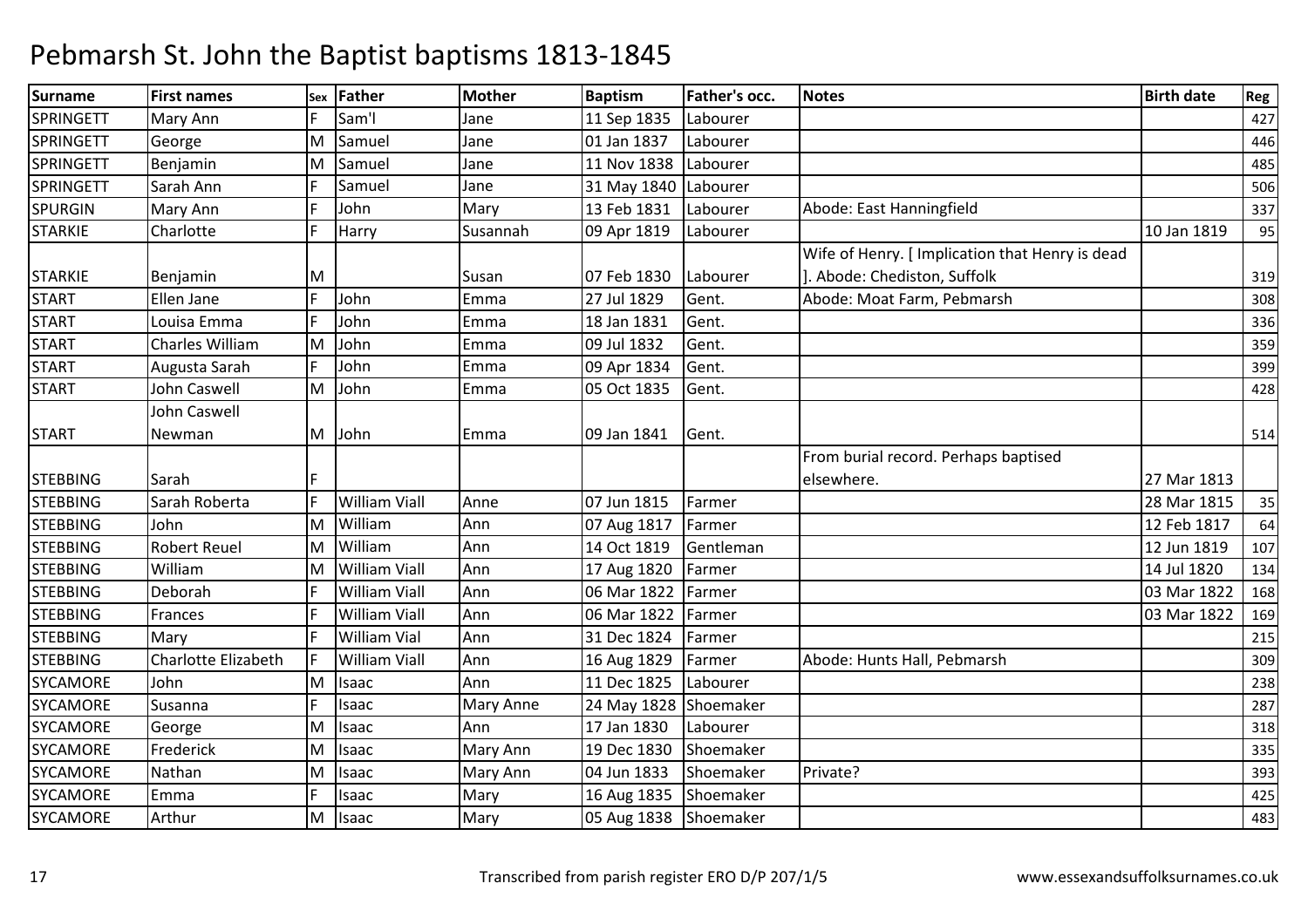| Surname          | <b>First names</b>     | Sex | Father         | Mother    | <b>Baptism</b>       | <b>Father's occ.</b> | <b>Notes</b>                                     | <b>Birth date</b> | Reg |
|------------------|------------------------|-----|----------------|-----------|----------------------|----------------------|--------------------------------------------------|-------------------|-----|
| <b>SYCCAMOOR</b> | David                  | M   | Isaac          | Ann       | 12 May 1822          | Labourer             |                                                  | 06 Apr 1822       | 175 |
| SYCCAMORE        | Jemima                 | F.  | Isaac          | Ann       | 03 Jan 1819          | Labourer             |                                                  | 27 Jun 1818       | 87  |
| <b>SYCOMORE</b>  | Sarah                  | F.  | Isaac          | Anne      | 24 Mar 1816          | Labourer             |                                                  | 27 Jun 1815       | 44  |
| <b>TAYLOR</b>    | James                  | M   | James          | Sarah     | 03 Jul 1842          | Servant              |                                                  |                   | 532 |
| <b>TEBLE</b>     | Mary Ann               | F.  | Josiah?        | Mary      | 02 Apr 1815          | Labourer             | For Theobald ? ].                                | 11 Feb 1815       | 30  |
|                  |                        |     |                |           |                      |                      | Baptism omitted, probably April/May. Abode:      |                   |     |
| <b>THEOBALD</b>  | James William          | M   | Joshua         | Judith    |                      | Labourer             | Braintree                                        | 09 Jan 1820       | 121 |
| <b>THOMPSON</b>  | Elizabeth              |     | Joseph         | Elizabeth | 30 Jun 1819          | Farmer               |                                                  | 04 Aug 1818       | 101 |
| <b>UNDERWOOD</b> | John                   | M   | John           | Maryanne  | 09 May 1819          | Wheelwright          |                                                  | 10 Apr 1819       | 98  |
| <b>WALFORD</b>   | James                  | M   | Isaac          | Susan     | 10 Jul 1814          | Labourer             |                                                  |                   | 22  |
| <b>WARNER</b>    | Keziah                 | F   | James          | Sarak     | 03 Sep 1815          | Silkman              |                                                  | 01 Aug 1815       | 41  |
| <b>WARNER</b>    | John                   | M   | James          | Sarah     | 21 Dec 1817          | Silk Trower?         | [Silk Thrower]                                   | 22 Nov 1817       | 69  |
| <b>WARNER</b>    | Edward                 | M   | James          | Sarah     | 03 Sep 1820          | Silk Thrower         |                                                  | 19 Aug 1820       | 136 |
| <b>WARREN</b>    | Keziah                 | F.  | Thomas         | Hannah    | 24 Aug 1823          | Labourer             |                                                  | 19 Jul 1823       | 190 |
| <b>WARREN</b>    | William                | M   | John           | Mary Ann  | 10 May 1835 Labourer |                      |                                                  |                   | 423 |
| <b>WARREN</b>    | Isaac                  | M   | James          | Mary      | 05 Sep 1841          | Labourer             |                                                  |                   | 524 |
| <b>WARREN</b>    | Frederick              | M   | James          | Mary      | 16 Apr 1843          | Labourer             |                                                  |                   | 540 |
| <b>WEAVERS</b>   | Elizabeth              | F.  | John           | Louisa    | 30 May 1824 Labourer |                      |                                                  |                   | 201 |
| <b>WEAVERS</b>   | Eliza                  | F.  | George         | Harriet   | 28 Feb 1825          | Labourer             |                                                  |                   | 219 |
| <b>WEAVERS</b>   | George                 | M   | George         | Harriett  | 06 Jan 1828          | Labourer             |                                                  |                   | 277 |
| <b>WEAVERS</b>   | William                | M   | George         | Harriet   | 18 Jul 1830          | Labourer             |                                                  |                   | 326 |
| <b>WEAVERS</b>   | Charles                | M   | George         | Harriet   | 28 Apr 1833          | Labourer             |                                                  |                   | 386 |
| <b>WEAVERS</b>   | John                   | M   | George         | Harriet   | 26 Apr 1835          | Labourer             |                                                  |                   | 421 |
| <b>WEAVERS</b>   | Mary Ann               | F.  | George         | Harriet   | 20 Mar 1837          | Labourer             |                                                  |                   | 451 |
| <b>WEAVERS</b>   | Mary Anne              |     | George         | Harriet   | 11 Nov 1838          | Labourer             |                                                  |                   | 484 |
| <b>WEAVERS</b>   | <b>Thomas Frederic</b> | M   | Charles        | Mary Ann  | 31 Jan 1840          | Labourer             |                                                  |                   | 499 |
| <b>WEAVERS</b>   | Sarah                  | F.  | George         | Harriet   | 02 May 1841          | Labourer             |                                                  |                   | 517 |
| <b>WEAVERS</b>   | Charles                | M   | Charles        | Mary Ann  | 18 Jul 1841          | Labourer             |                                                  |                   | 522 |
|                  |                        |     |                |           |                      |                      | No date given, but looks as if it was entered at |                   |     |
|                  |                        |     |                |           |                      |                      | the same time as preceding pair, hence date      |                   |     |
| <b>WEAVERS</b>   | William                | M   | <b>Charles</b> | Mary Ann  | $* * 1844$           | Labourer             | 18th February.                                   |                   | 559 |
| <b>WHIFFEN</b>   | William                | M   | Georhe         | Mary Ann  | 01 Aug 1816 Labourer |                      |                                                  | 13 Sep 1815       | 52  |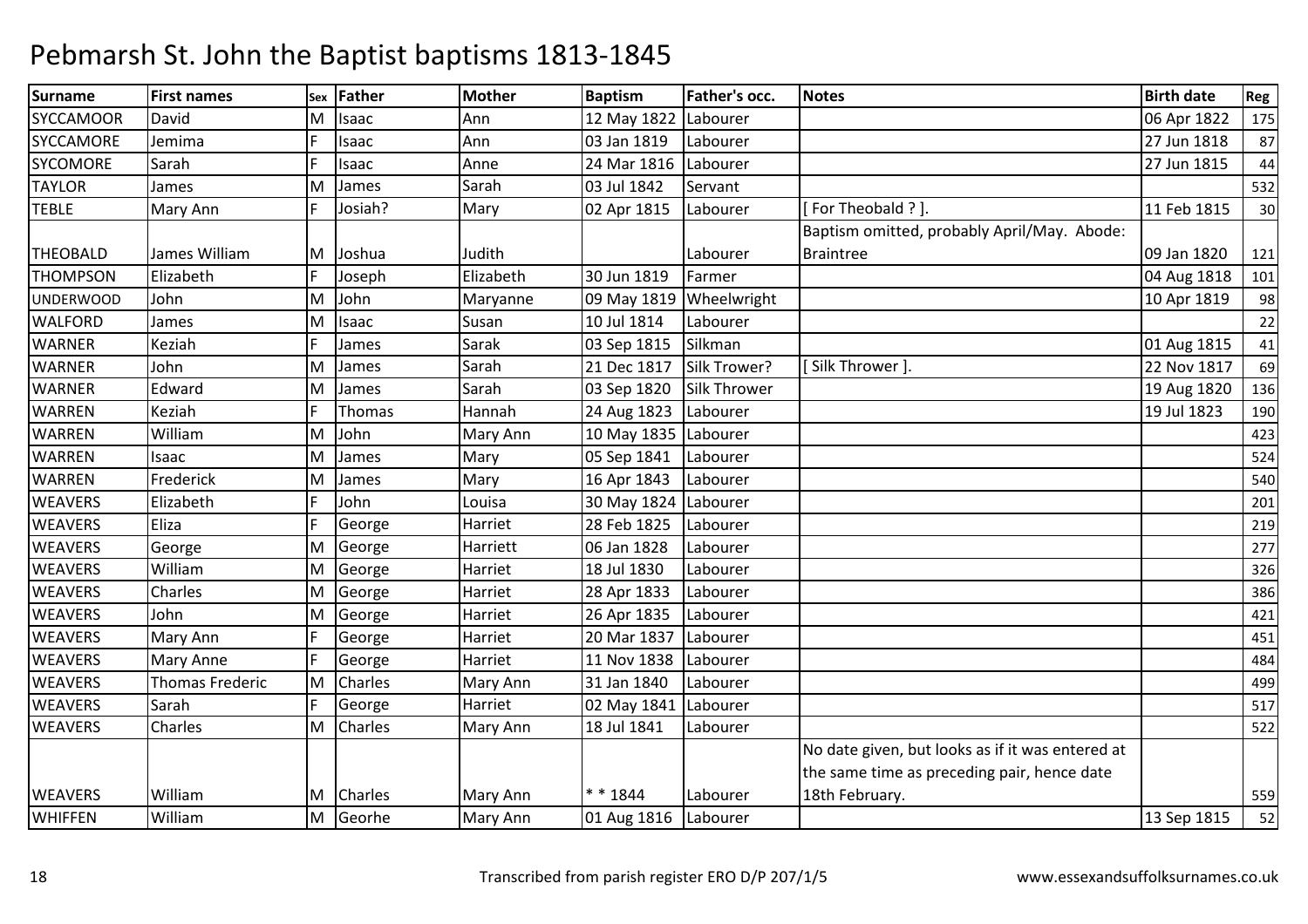| <b>Surname</b> | <b>First names</b> | Sex | <b>Father</b> | <b>Mother</b> | <b>Baptism</b> | Father's occ. | <b>Notes</b>                                  | <b>Birth date</b> | Reg |
|----------------|--------------------|-----|---------------|---------------|----------------|---------------|-----------------------------------------------|-------------------|-----|
| <b>WHIFFEN</b> | John               | м   | George        | Sarah         | 06 Aug 1843    | Farm Steward  |                                               |                   | 549 |
| <b>WHINCH</b>  | Mary Ann           |     | Robert        | Ann           | 13 Feb 1814    | Labourer      | Abode: Little Maplested                       |                   | 15  |
| <b>WHITE</b>   | Eliza              |     | George        | Sarah         | 25 Jun 1815    | Labourer      |                                               | 20 May 1815       | 36  |
| <b>WHITE</b>   | Joseph             | M   | James         | Charlotte     | 10 Sep 1820    | Labourer      |                                               | 20 Aug 1820       | 138 |
| <b>WHITE</b>   | William            | M   | James         | Charlotte     | 28 Apr 1822    | Labourer      |                                               | 28 Mar 1822       | 173 |
| <b>WHITE</b>   | Mary Ann           |     | James         | Charlotte     | 11 Jan 1824    | Labourer      |                                               |                   | 193 |
|                |                    |     |               |               |                |               |                                               |                   |     |
| <b>WHITE</b>   | Charlotte          |     | James         | Charlotte     | 12 Feb 1826    | Labourer      | Abode: Bines, Pebmarsh [ For Byndes Farm ? ]. |                   | 243 |
| <b>WHITE</b>   | Abraham            | M   | James         | Charlotte     | 17 Feb 1828    | Labourer      |                                               |                   | 279 |
| <b>WHITE</b>   | Eliza              |     | James         | Charlotte     | 29 Nov 1829    | Labourer      |                                               |                   | 314 |
| <b>WHITE</b>   | Sarah              |     | James         | Charlotte     | 14 Apr 1833    | Labourer      |                                               |                   | 384 |
| <b>WHITEN</b>  | Susan              |     | John          | Susan         | 03 Jul 1814    | Labourer      | [For Whiting ?].                              |                   | 21  |
| <b>WHITING</b> | Sarah              |     | James         | Charlotte     | 18 Sep 1814    | Labourer      |                                               |                   | 25  |
| <b>WHITING</b> | Hannah             |     | John          | Susan         | 13 Oct 1816    | Labourer      |                                               | 18 Sep 1816       | 56  |
| <b>WHITING</b> | Sarah              |     | John          | Susan         | 04 Jul 1819    | Labourer      |                                               | 04 Jun 1819       | 102 |
| <b>WHITING</b> | Mary               |     | John          | Susan         | 13 Apr 1826    | Labourer      |                                               |                   | 246 |
| <b>WHITING</b> | Mahala             |     | Samuel        | Mary          | 02 Dec 1827    | Labourer      |                                               |                   | 275 |
| <b>WHITING</b> | Edward             | M   | John          | Hannah        | 11 May 1828    | Labourer      |                                               |                   | 282 |
| <b>WHITING</b> | Louisa             |     | Samuel        | Mary          | 17 Jan 1830    | Labourer      |                                               |                   | 317 |
| <b>WHITING</b> | George             | M   | John          | Hannah        | 11 Apr 1830    | Labourer      |                                               |                   | 321 |
| <b>WHITING</b> | George             | M   | William       | Elizabeth     | 17 Apr 1831    | Labourer      |                                               |                   | 339 |
| <b>WHITING</b> | Emma               |     | Sam'l         | Mary          | 21 Oct 1832    | Labourer      |                                               |                   | 363 |
| <b>WHITING</b> | Eliza              |     | William       | Elizabeth     | 28 Apr 1833    | Labourer      |                                               |                   | 387 |
| <b>WHITING</b> | Benjamin           | M   | John          | Hannah        | 16 Jun 1833    | Labourer      |                                               |                   | 394 |
| <b>WHITING</b> | Jane               |     | John          | Hannah        | 29 Mar 1835    | Labourer      |                                               |                   | 416 |
| <b>WHITING</b> | Mary               |     | William       | Elizabeth     | 10 May 1835    | Labourer      |                                               |                   | 422 |
| <b>WHITING</b> | Charles            | M   | William       | Mary          | 04 Jun 1837    | Labourer      |                                               |                   | 454 |
| <b>WHITING</b> | Josiah             | M   | Samuel        | Mary          | 09 Jul 1837    | Labourer      |                                               |                   | 462 |
| <b>WHITING</b> | Sarah              |     | John          | Hannah        | 15 Oct 1837    | Labourer      |                                               |                   | 466 |
| <b>WHITING</b> | John               | M   | John          | Hannah        | 30 Jun 1839    | Labourer      |                                               |                   | 492 |
| <b>WHITING</b> | Samuel             | M   | William       | Elizabeth     | 21 Jul 1839    | Labourer      |                                               |                   | 495 |
| <b>WHITING</b> | Rachael            |     | William       | Elizabeth     | 12 Sep 1841    | Labourer      |                                               |                   | 525 |